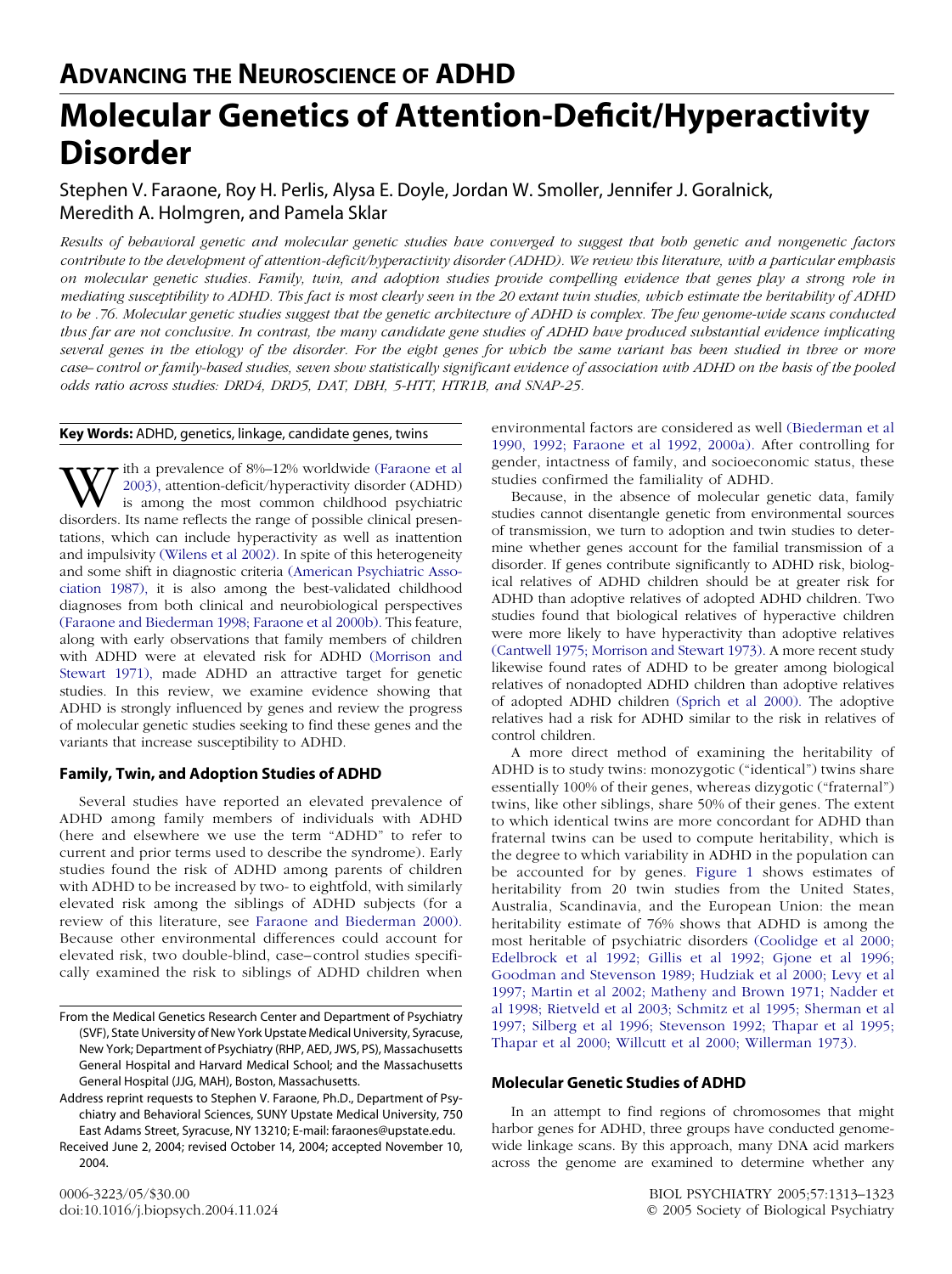<span id="page-1-0"></span>

**Figure 1.** Estimated heritability of attention-deficit/hyperactivity disorder, based on pooled results from 20 twin studies.

chromosomal regions are shared more often than expected among ADHD family members. Regions identified in these studies can then be examined in more detail with additional markers.

A study of 126 American affected sib-pairs found four regions showing some evidence of linkage (log odds ratio [LOD] scores 1.5): 5p12, 10q26, 12q23, and 16p13 [\(Fisher](#page-8-0) et al 2002). An expanded sample of 203 families found stronger evidence for the 16p13 region, previously implicated in autism, with a maximum LOD score of 4 [\(Smalley](#page-10-0) et al 2002). A study of 164 Dutch affected sib-pairs also identified a peak previously noted in autism, at 15q15, with a peak LOD score of 3.5 [\(Bakker](#page-7-0) et al [2003\)](#page-7-0). Two other peaks, at 7p13 and 9q33, yielded LOD scores of 3.0 and 2.1, respectively. A genome-wide scan of families from a genetically isolated community in Colombia implicated 8q12, 11q23, 4q13, 17p11, 12q23, and 8p23 [\(Arcos-Burgos](#page-7-0) et al 2004). With the exception of 17p11, genomic regions implicated by these studies do not overlap. Nevertheless, given that these studies individually had low power to detect linkage to genes of small effect, these regions remain of interest for replication studies and for fine mapping efforts.

In contrast to the scarcity of linkage studies, many candidate gene studies have used the method of association to determine whether biologically relevant genes influence the susceptibility to ADHD. In these studies, investigators choose genes on the basis of neurobiological studies or theoretical considerations suggesting that the gene product is relevant to the etiology of ADHD. Candidate gene studies have used case– control or family-based designs. Case– control designs compare allele frequencies between patients with ADHD and non-ADHD control subjects. Alleles that confer risk for ADHD should be more common among ADHD patients. The family-based design compares the alleles that parents transmit to ADHD children with those they do not transmit. If an allele increases the risk for ADHD, it should be more common among the transmitted alleles than the nontransmitted alleles. From both study designs, it is possible to derive an odds ratio (OR) or relative risk (RR) statistic,

which assesses the magnitude of the association between ADHD and the putative risk alleles (an OR or RR of 1.0 indicate no association, those greater than 1.0 indicate that the allele increases risk for ADHD, and those less than 1.0 indicate that the allele decreases the risk for ADHD). In the following section, we summarize the candidate gene results from these two study designs and, to facilitate the interpretation of results, we compute pooled ORs across studies for gene variants examined in three or more case– control or family-based studies.

#### **Catecholaminergic Genes**

**The Dopamine D4 Receptor.** Both noradrenaline and dopamine are potent agonists of the dopamine D4 receptor (DRD4) [\(Lanau](#page-8-0) et al 1997), and DRD4 is prevalent in frontal–subcortical networks implicated in the pathophysiology of ADHD by neuroimaging and neuropsychological studies [\(Faraone](#page-8-0) and Biederman [1998\)](#page-8-0). Researchers have predominantly focused on a tandem repeat polymorphism in exon III of DRD4 because in vitro studies have shown that one variant (the 7-repeat allele) produces a blunted response to dopamine [\(Asghari](#page-7-0) et al 1995; [Van](#page-10-0) Tol et al [1992\)](#page-10-0).

[Faraone](#page-8-0) et al ( 2001b) examined the ADHD–DRD4 association in meta-analyses of both case– control and family-based association studies. In each analysis, a small but statistically significant association emerged between ADHD and the 7-repeat allele. For case– control studies, the combined estimate of the OR was 1.9 (95% confidence interval [CI] 1.4 –2.2). For family-based studies, the combined estimate was 1.4 (95% CI 1.1-1.6). There was no evidence for heterogeneity of the OR across studies, no evidence that a single study accounted for the significance or magnitude of the association, and no evidence for publication bias for either study design.

In more recent studies, positive case– control associations with DRD4-7 have been documented in reports from the United States [\(Grady](#page-8-0) et al 2003) and Brazil [\(Roman](#page-9-0) et al 2001), although in this latter study, a family-based analysis with 49 triads did not show biased transmission. A family-based study from the United Kingdom and Ireland also found evidence for the association between ADHD and DRD4-7 [\(Holmes](#page-8-0) et al 2002). Other recent studies have been unable to document significant associations with DRD4-7 but have still found ORs greater than 1.0. [Payton](#page-9-0) et al [\(2001b\)](#page-9-0) found a nonsignificant association between the 7-repeat allele and high scores on the DuPaul ADHD rating scale (OR 1.4; 95% CI .6 –2.9) in a population-based twin sample. Additionally, a family study in a genetically isolated community in Colombia reported a near-significant association of DRD4-7 and ADHD [\(Arcos-Burgos](#page-7-0) et al 2004).

Yet, divergent findings have also been reported. [Mill](#page-9-0) et al [\(2001\)](#page-9-0) found no evidence for biased transmission of the 7-repeat allele in a family-based analysis of DSM-III attention-deficit disorder. [Kustanovich](#page-8-0) et al (2003a) expanded an earlier family study and found no significant association between ADHD and the 7-repeat allele. A case– control study of Han Chinese found no ADHD or control subjects with the 7-repeat allele. This study found no overall association of any allele with ADHD, although longer alleles (4 through 6) were more common in ADHD than control subjects after stratification by gender (Qian et al [2003a\)](#page-9-0). Interestingly, Manor et al [\(2002a\)](#page-9-0) found an excess of short alleles (i.e., 2–5 repeats) in ADHD cases from an Israeli sample and biased transmission of the short alleles in a family-based analysis. Subjects with short alleles also performed more poorly on a continuous performance test. In an American sample, Smith and colleagues [\(Smith](#page-10-0) KM et al 2003) found a trend toward a lower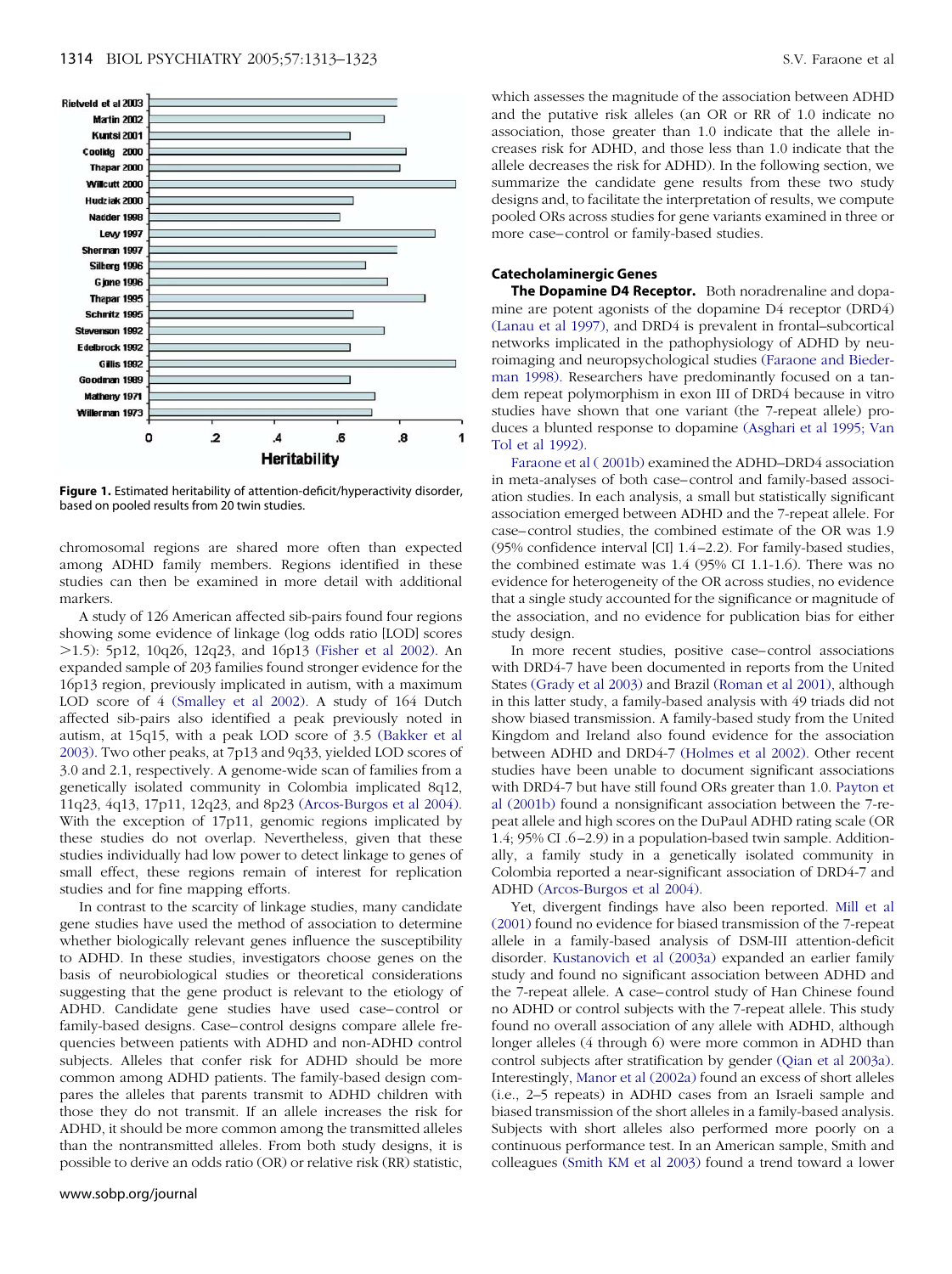prevalence of the 4-repeat allele in ADHD subjects due to an excess of 2- and 3-repeat alleles. Results of these latter two studies raise the possibility of allelic heterogeneity in DRD4 or suggest that the Exon III polymorphism is in linkage disequilibrium with the true risk allele. Despite these divergent findings, when all studies of the exon III polymorphism are pooled, the association with ADHD remains statistically significant: case– control OR =  $1.45$  (95% CI 1.27–1.65); family based OR =  $1.16$ (95% CI 1.03–1.31).

A small number of studies have assessed other DRD4 polymorphisms; however, these data have not been conclusive. McCracken and colleagues [\(Kustanovich](#page-8-0) et al 2003a; [McCracken](#page-9-0) et al [2000\)](#page-9-0) found an association between ADHD and a 120-base pair (bp) repeat 1.2 kilobases (kb) upstream of the initiation codon, in the promoter. The association with the 240 allele was strongest for the Inattentive subtype; however, Barr et al [\(2001a\)](#page-7-0) found no association between ADHD and three polymorphisms in the promoter region, including the 120-bp repeat and two single nucleotide polymorphisms (SNPs) (FspI -521 C to T and Ava –II -616 C to G). Todd et al [\(2001b\)](#page-10-0) also found no association between the 5'120-bp repeat and ADHD as well as seven latent classes based on ADHD symptoms. Most recently, this 5'120-bp repeat was significantly associated with ADHD only when the 240 allele was included with the 7-repeat allele in a haplotype analysis [\(Arcos-Burgos](#page-7-0) et al 2004).

Studies using symptom dimensions rather than categoric diagnoses suggest that DRD4 might be particularly relevant to symptoms of inattention. Rowe et al [\(2001\)](#page-9-0) found that fathers of ADHD children with the 7-repeat allele had higher levels of retrospectively reported inattention symptoms, and [Levitan](#page-9-0) et al [\(2004\)](#page-9-0) found an association between this allele and greater self-reported childhood inattention in women with seasonal affective disorder.

**The Dopamine D5 Receptor.** The most widely studied polymorphism for the dopamine D5 receptor (DRD5) has been a dinucleotide repeat that maps approximately 18.5 kb 5' to the transcription start site [\(Hawi](#page-8-0) et al 2003). In a study of 111 Irish families, Daly et al [\(1999\)](#page-7-0) found excess transmission of the 148-bp allele to ADHD patients. The effect was strongest among families without parental history of ADHD. Modest support for this association was seen in a sample of 111 Turkish families (Tahir et al [2000b\)](#page-10-0) and in a case–control sample of Tourette's syndrome children with symptoms of ADHD [\(Comings](#page-7-0) et al [2000b\)](#page-7-0). In contrast, a study of 81 families from the United Kingdom found no evidence for an association with the dinucleotide repeat polymorphism [\(Payton](#page-9-0) et al 2001a), and a Canadian study found no significant association with the 148-bp allele but significant under-transmission of the 146-bp allele [\(Barr](#page-7-0) et al [2000c\)](#page-7-0), which was also reported by an American group [\(Kustanovich](#page-8-0) et al 2003a). Another study of three markers found an association only for a downstream dinucleotide repeat not assessed in other studies (Mill et al [2004a\)](#page-9-0).

Despite the variability of these results, a meta-analysis of family-based studies found a significant association with DRD5 in ADHD, suggesting that the nonsignificant findings were due to low statistical power [\(Maher](#page-9-0) et al 2002). Consistent with this result, a more recent family-based analysis that combined 14 independent samples identified a significant association of the 148-bp allele with ADHD (OR = 1.2; 95% CI 1.1–1.4) [\(Lowe](#page-9-0) et al [2004\)](#page-9-0), as did another family-based replication study [\(Manor](#page-9-0) et al [2004\)](#page-9-0). Of note, Lowe et al's association was limited to the inattentive and combined subtypes.

Hawi et al [\(2003\)](#page-8-0) expanded analyses of the Irish sample to

include two additional 5' microsatellite markers (further upstream than the dinucleotide repeat described above) and an SNP in the  $3'$  untranslated region. The  $3'$  SNP was associated with ADHD ( $RR = 1.6$ ). In addition, haplotype analyses showed an association with ADHD for a two-marker haplotype of one of the 5' microsatellite markers (D4S1582) and the dinucleotide repeat (DRD5-PCR1), as well as a different two-marker haplotype comprising DRD5-PCR1 and the 3' SNP, and a haplotype comprising all three of these markers.

**The Dopamine D2 Receptor.** The dopamine D2 receptor (DRD2) has been less extensively studied in ADHD than DRD4 and DRD5. [Comings](#page-7-0) et al (1991)compared 104 ADHD subjects (nearly all with comorbid Tourette's syndrome) with control subjects and found a significant association with the TaqIA1 allele of DRD2. This result was replicated in a subsequent study by the same group [\(Comings](#page-7-0) et al 1996a).

Three studies used a family-based design to examine DRD2. Rowe et al [\(1999\)](#page-9-0) examined 164 ADHD children from 125 families and found no excess transmission of the Taq1A1 allele. A subsequent study of Taiwanese families likewise found no association [\(Huang](#page-8-0) et al 2003). [Kirley](#page-8-0) et al (2002) examined two polymorphisms in 118 ADHD children and their families. No significant associations were identified, though they reported a trend toward significance  $(p = .07)$  for the Ser311 polymorphism when paternally transmitted. The discordance between familybased and case– control studies here might relate to differences in study populations, because the positive studies examined subjects with comorbid Tourette's syndrome [\(Comings](#page-7-0) et al 1991, [1996a\)](#page-7-0). On aggregate, the studies to date suggest little or no association with ADHD.

**The Dopamine D3 Receptor.** Barr et al [\(2000d\)](#page-7-0) examined a Ser9Gly exon 1 polymorphism and an intron 5 MspI restriction site polymorphism in 100 Canadian families. The two loci were found to be in strong linkage disequilibrium, but neither the individual loci nor haplotypes of the two were associated with ADHD. Negative results for the Ser9Gly polymorphism were also reported in a United Kingdom family-based study of 105 families [\(Payton](#page-9-0) et al 2001a) and a study of 39 families of ADHD adults [\(Muglia](#page-9-0) et al 2002b). In their Tourette's syndrome sample, [Comings](#page-7-0) et al (2000b) also found no evidence for association. In a sample of 146 German patients referred for forensic evaluation (Retz et al [2003\)](#page-9-0), heterozygosity at this polymorphism was associated with higher impulsivity scores, although this effect was only seen among those with a history of violence. When all extant studies are combined, the pooled OR (1.2) is not statistically significant.

**The Dopamine Transporter Gene.** There are several reasons that the dopamine transporter gene (DAT, SLC6A3) has been considered a suitable candidate for ADHD. The stimulant medications, which are efficacious in treating ADHD, block the dopamine transporter as one mechanism of action for achieving their therapeutic effects [\(Spencer](#page-10-0) et al 2000). In mice, eliminating SLC6A3 gene function leads to two features suggestive of ADHD: hyperactivity and deficits in inhibitory behavior. And like ADHD children, treating these "knockout" mice with stimulants reduces their hyperactivity [\(Gainetdinov](#page-8-0) et al 1999b; [Giros](#page-8-0) et al 1996). Similar findings were seen when SLC6A3 activity was reduced to 10% of normal [\(Zhuang](#page-10-0) et al 2001).

The SLC6A3 knockout mouse model shows the potential complexities of gene– disease associations. The loss of the SLC6A3 gene has many biological effects: initially, these mice show increased extracellular dopamine, a doubling of the rate of dopamine synthesis [\(Gainetdinov](#page-8-0) et al 1998), decreased dopa-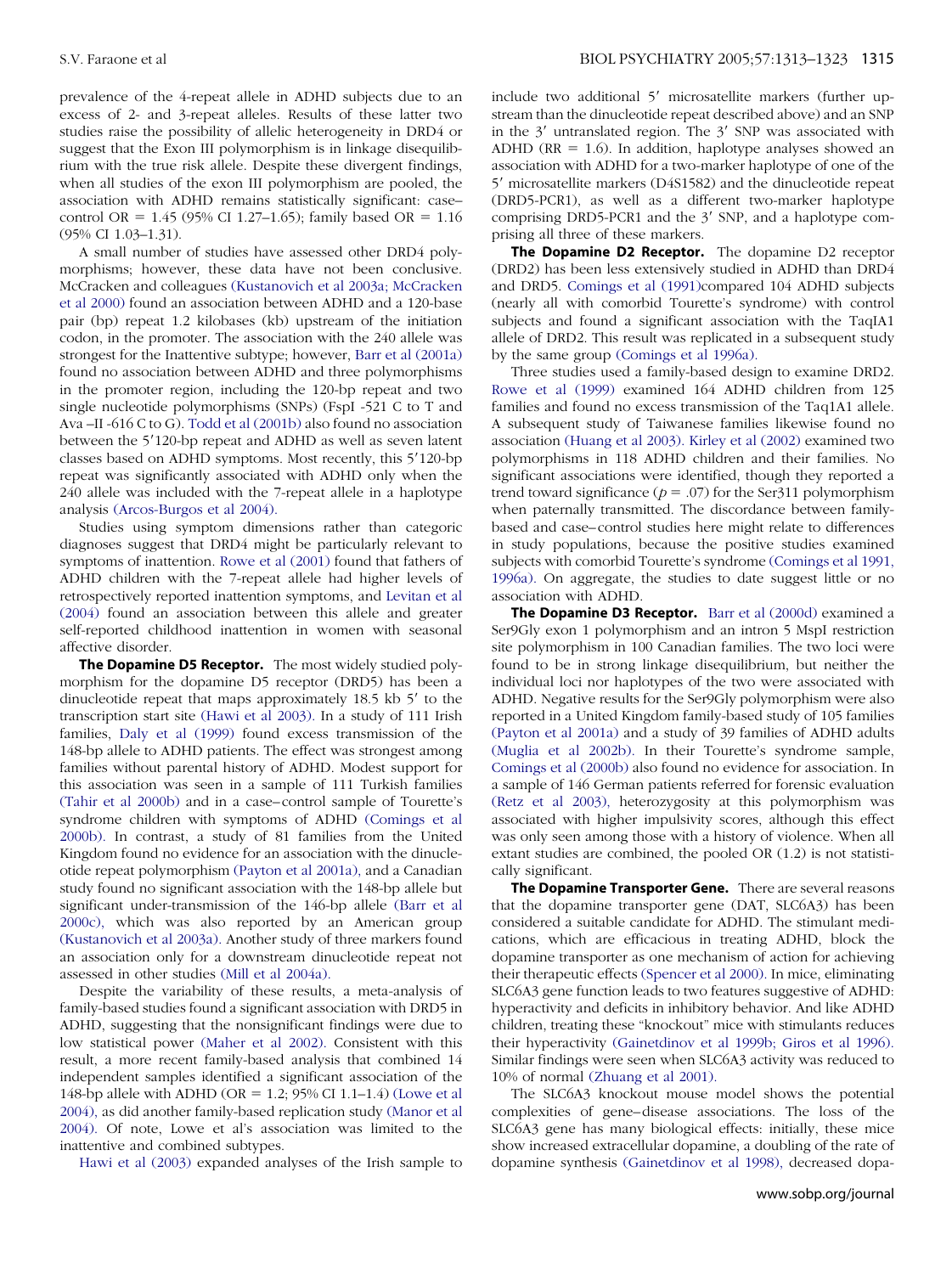mine and tyrosine hydroxylase in the striatum [\(Jaber et al 1999\)](#page-8-0), and a nearly complete loss of functioning of dopamine autoreceptors [\(Jones](#page-8-0) et al 1999). Eventually, feedback mechanisms reduce the output of dopamine from striatal neurons, leading to a hypodopaminergic state [\(Gainetdinov](#page-8-0) et al 1999a). [Bezard](#page-7-0) et al [\(1999\)](#page-7-0) showed that mice without SLC6A3 function did not experience neurotoxin-induced dopaminergic cell death, and another study found a gradient effect such that mice with zero, one, and two functional SLC6A3 genes showed increasing susceptibility to neurotoxins [\(Gainetdinov](#page-8-0) et al 1997). These studies suggest that individual differences in SLC6A3 might mediate susceptibility to neurotoxins having an affinity for the dopamine transporter.

In ADHD adults, [Dougherty](#page-8-0) et al (1999) measured striatal dopamine transporter activity by single photon emission computed tomography with the radiopharmaceutical iodine-123 labeled Altropane. They found dopamine transporter activity to be elevated by approximately 70% in ADHD adults. This finding was replicated by [Krause](#page-8-0) et al (2000) with a different ligand (TRODAT-1). After treatment with methylphenidate, ligand-binding to the dopamine transporter was reduced to normal levels. In contrast, van Dyck et al [\(2002\)](#page-10-0) did not find altered dopamine transporter levels, possibly owing to use of a different ligand, Iodine-123-beta-CIT.

Using a family-based association study, Cook et al [\(1995\)](#page-7-0) first reported an association between ADHD and the 10-repeat allele of a tandem repeat polymorphism located in the 3' untranslated region of SLC6A3. A meta-analysis by [Curran](#page-7-0) et al (2001) of nine independent samples from 664 informative heterozygous parental transmissions found a small positive but nonsignificant OR (1.16). These investigators found evidence for significant heterogeneity among data sets. Several of the original studies included in the meta-analysis presented stronger findings when all data (not just data from complete trios) were considered [\(Daly](#page-7-0) et al [1999;](#page-7-0) [Waldman](#page-10-0) et al 1998). One study (Barr et al [2001c\)](#page-7-0) examined a haplotype between the 10-repeat allele and SNPs in intron 9 and exon 9 that were in strong linkage disequilibrium and found a haplotype significantly associated with ADHD. In a meta-analysis of 11 family-based samples (9 of which overlap with the Curran et al [2001] meta-analysis), [Maher](#page-9-0) et al (2002) reported a nonsignificant OR of 1.27.

Since the publication of the two meta-analyses, several additional studies have appeared in the literature. Todd et al [\(2001a\)](#page-10-0) reported on a large family-based twin sample, finding no association with the 10-repeat allele for either the categoric DSM-IV ADHD diagnosis, subtypes, or a series of eight latent classes based on ADHD symptoms. In a sample of 110 Taiwanese families, Chen et al [\(2003\)](#page-7-0) found an association with the 10 repeat allele (OR = 2.9). Payton et al  $(2001b)$  stratified pairs of identical twins on the DuPaul rating scale and compared concordant high scorers ( $n = 50$ ) with low scorers ( $n = 42$ ) and found a nonsignificant trend for increased frequency of the 10-repeat allele among high scorers. One case– control study found essentially equal allele frequencies in the cases and control subjcts [\(Smith](#page-10-0) EA et al 2003). Two other studies examined quantitative traits, rather than the presence or absence of ADHD, for association with SLC6A3. One group reported an association with increasing symptom severity as assessed by a DSM-IV criteria checklist [\(Waldman](#page-10-0) et al 1998). Muglia et al [\(2002a\)](#page-9-0) tested for association between SLC6A3 alleles and ADHD using quantitative data derived from two rating scales, but no association was detected when ADHD was considered as a continuous trait.

When results from the family-based studies noted above are pooled, the OR is small (1.13; 95% CI 1.03-1.24) but significant, suggesting that the dopamine transporter gene merits further investigation but that its effect is modest.

**Dopamine Beta-Hydroxylase.** Dopamine beta-hydroxylase (DBH) is the primary enzyme responsible for conversion of dopamine to norepinephrine. In their Tourette's syndrome sample, [Comings](#page-7-0) et al (1996b) examined a Taq1 restriction site polymorphism in intron 5 and found a significant association with ADHD symptom scores. Smith and colleagues [\(Smith](#page-10-0) KM et al [2003\)](#page-10-0) reported a case–control analysis of two DBH polymorphisms: the TaqI A polymorphism (intron 5) and a GT repeat polymorphism located approximately 4.5 kb upstream of the transcription start site; the latter allele had previously been associated with DBH serum levels [\(Cubells](#page-7-0) et al 1998). In their sample of 105 ADHD cases and 68 community control subjects, logistic regression analysis indicated a significant association between the A1 allele of the Taq 1 polymorphism and ADHD  $(OR = 1.96; 95\% CI 1.01–3.79)$ . For the GT repeat polymorphism, the A4 allele was nonsignificantly more common among cases than control subjects.

In addition to these case– control studies, several family-based association analyses of DBH have been reported. [Daly](#page-7-0) et al [\(1999\)](#page-7-0) studied the Taq1 polymorphism in an Irish sample of 86 trios and 19 parent– child pairs. They found a significant association between the A2 allele and ADHD  $(RR = 1.31)$  that was largely attributable to cases in which there was a parental history of ADHD. Further analyses suggested the association was strongest for the combined subtype of ADHD. [Roman](#page-9-0) et al (2002) found further support for this association in a sample of 88 Brazilian families. In their study, the A2 allele was associated with ADHD, especially with the combined subtype. In contrast to Daly et al, however, excess transmission of the A2 allele was more common among families without a parental history of ADHD.

In a Canadian study of 117 families with children with ADHD, Wigg et al [\(2002\)](#page-10-0) reported a nonsignificant excess transmission of the A2 allele. They also observed no evidence of linkage or association for the dinucleotide repeat polymorphism and an insertion/deletion polymorphism in the region 5' to the transcription start site (both of which had been associated with serum DBH levels). Analysis of haplotypes of these three polymorphisms was also negative. In a family-based analysis of 104 trios from the United Kingdom, [Payton](#page-9-0) et al (2001a) examined a G/T SNP in exon 5 of DBH and found no evidence of association. The dinucleotide repeat polymorphism was also studied by [Hawi](#page-8-0) et al [\(2003\)](#page-8-0) in the Irish sample in which the Taq1 association was previously observed. They also examined an EcoN1 restriction site polymorphism in exon 2 and an MspI polymorphism in intron 9. There was no evidence of association for these additional polymorphisms. A two-marker haplotype comprising allele 1 of the exon 2 polymorphism and A2 of the Taq1 polymorphism was preferentially transmitted to ADHD cases. Despite the mixed evidence for association between DBH and ADHD, when the family-based studies are pooled, they jointly suggest a significant association between ADHD and the 5' Taq1 polymorphism (OR =  $1.33$ ; 95% CI 1.11-1.59).

**Tyrosine Hydroxylase.** Tyrosine hydroxylase (TH) catalyzes the conversion of tyrosine to dihydroxy-phenylalanine and thus plays a role in the synthesis of dopamine. Thus far, only three studies have examined the association between polymorphisms in the TH gene and ADHD. All have been negative. [Barr](#page-7-0) et al [\(2000b\)](#page-7-0) found no association between ADHD and a tetranucle-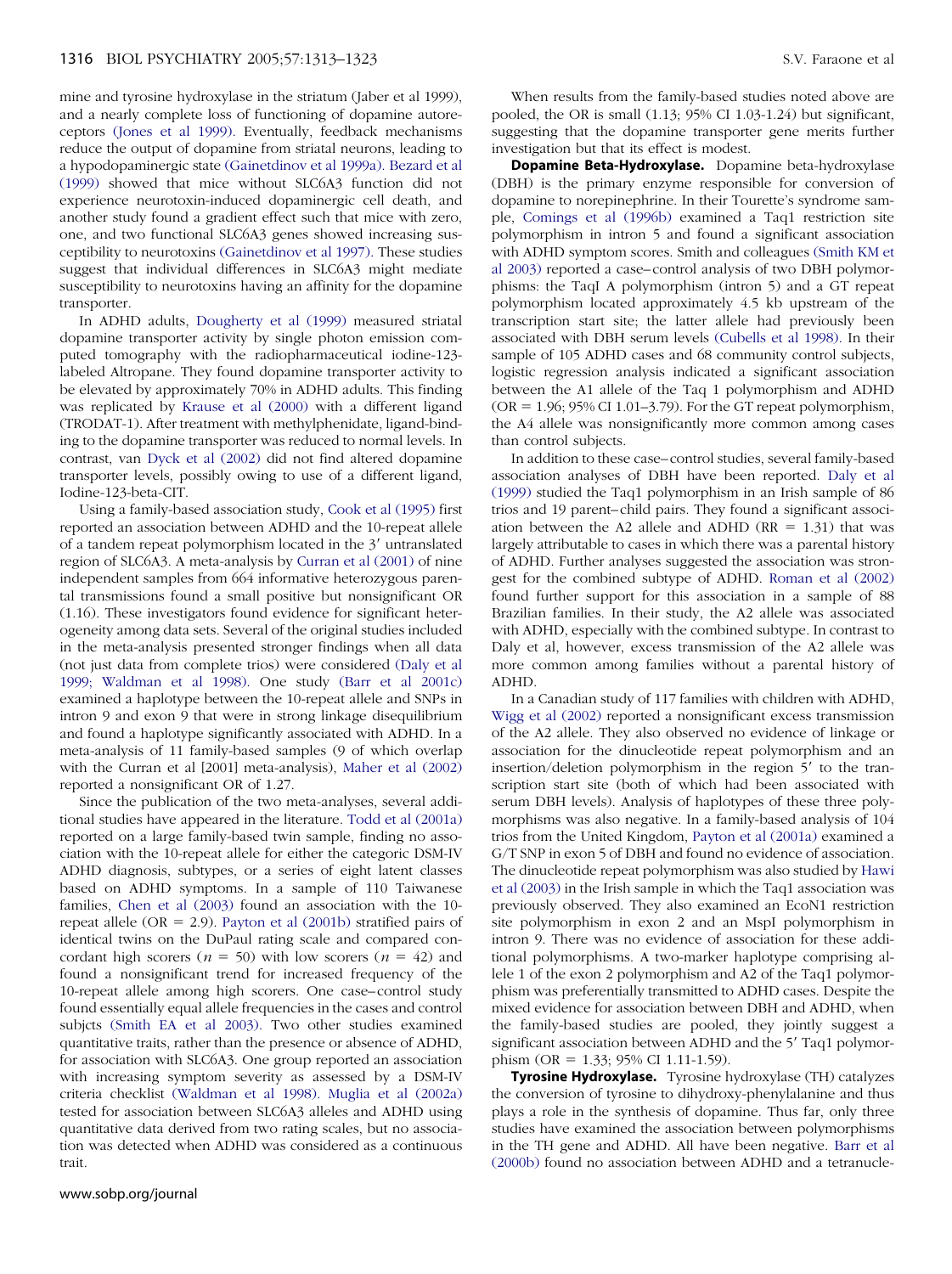otide repeat in intron 1 in a sample of 72 trios plus 10 one-parent families and 15 affected siblings. Payton et al [\(2001a\)](#page-9-0) found no association with the same polymorphism and 105 triads. Finally, in a case–control study, [Comings](#page-7-0) et al (1995) found no association between this polymorphism and ADHD in a sample of 74 cases and 89 control subjects.

**Catechol-O-Methyltransferase.** Catechol-O-methyltransferase (COMT) catalyzes a major step in the degradation of dopamine, norepinephrine, and epinephrine. Seven familybased studies examined the Val108Met polymorphism in the COMT gene, which yields either a high- or low-active form of COMT [\(Syvanen](#page-10-0) et al 1997). Five of these found no significant association (Barr et al [1999;](#page-7-0) [Hawi](#page-8-0) et al 2000; [Manor](#page-9-0) et al 2000; [Payton](#page-9-0) et al 2001a; Tahir et al [2000a\)](#page-10-0). Two studies reported statistically significant associations, though one [\(Eisenberg](#page-8-0) et al [1999\)](#page-8-0) study of 48 children subsequently corrected their report to include less over-transmission of the Val allele than originally reported (revised  $p = .048$ ), and the other (Qian et al [2003b\)](#page-9-0), the only one of these to examine Chinese rather than Caucasian ADHD cases, was significant only when limited to male cases. Our pooled analysis of these studies showed no evidence of association between ADHD and COMT (OR  $= 1.0, p = \text{ns}$ ).

**Monoamine Oxidase A.** The monoamine oxidase A (MAO-A) enzyme moderates levels of norepinephrine, dopamine, and serotonin in the central nervous system, and MAO-A knockout mice display numerous abnormalities in these neurotransmitter systems [\(Cases](#page-7-0) et al 1998). A case–control study of the X-linked MAO-A gene reported an association between a 30-bp tandem repeat in the promoter region and ADHD in 110 male and 19 female Israeli ADHD cases compared with control subjects, with a particularly large effect noted in the small  $(n =$ 19) subset of female cases [\(Manor](#page-9-0) et al 2002b). That study also found an association between the risk polymorphism and errors of commission on a neuropsychological test of attention.

The promoter-region repeat was also significantly associated with ADHD in a sample of 133 Israeli families [\(Manor](#page-9-0) et al 2002b) but not in a similarly-sized family-based study by [Lawson](#page-9-0) et al [\(2003\).](#page-9-0) Among 82 Chinese families, a dinucleotide tandem repeat polymorphism was associated with ADHD [\(Jiang](#page-8-0) et al 2001), though a study in a Caucasian cohort failed to replicate this association [\(Payton](#page-9-0) et al 2001a).

#### **The Noradrenergic System**

**Noradrenergic Receptors: ADRA2A, 2C, and 1C.** Three adrenergic receptors have been examined in ADHD. The  $\alpha$ -2A adrenergic receptor (ADRA2A) has a promoter-region SNP  $(C\rightarrow G, -1291)$  that has been examined in both case–control and family-based analyses. In their sample of patients with Tourette's syndrome, [Comings](#page-7-0) et al (1999) reported an association between genotypes at this SNP and ADHD symptom scores. A subsequent analysis of the sample [\(Comings](#page-7-0) et al 2003), which examined a broad range of psychiatric symptoms, concluded that the G allele was associated with ADHD and oppositional defiant or conduct disorder symptoms, whereas the C allele was associated with a spectrum of other conditions, including panic attacks, obsessive compulsive disorder, addictions, and affective and schizoid symptoms. In contrast to these positive findings in ADHD patients with Tourette's syndrome, two family-based studies failed to detect association between ADRA2A and the diagnosis of ADHD [\(Roman](#page-9-0) et al 2003; Xu et al [2001\)](#page-10-0), but one of these found a significant association of the G allele with elevated inattentive and combined symptom scores [\(Roman](#page-9-0) et al 2003).

A dinucleotide repeat polymorphism located approximately 6

kb from the gene that codes for the  $\alpha$ -2C adrenergic receptor (ADRA2C) has also been examined in both case– control and family-based analyses. [Comings](#page-7-0) et al (1999), in their sample of Tourette's syndrome cases and control subjects, found an association between this polymorphism and ADHD symptom scores, but it was not significant after Bonferroni correction. Two subsequent family-based analyses, one in 103 families and another in 128 families, showed no evidence of association [\(Barr](#page-7-0) et al [2001b;](#page-7-0) De Luca et al 2004b). The former study also examined a C-to-T SNP in codon 492 of the 1C receptor (ADRA1C) that changes cysteine to arginine but found no evidence of linkage (Barr et al [2001b\)](#page-7-0).

In summary, studies of these three adrenergic receptor genes in ADHD do not suggest an association. But because studies to date have been limited by small sample sizes and examination of single polymorphisms, further investigation might be warranted.

**The Norepinephrine Transporter.** The norepinephrine transporter (SLC6A2) has been examined in ADHD because drugs that block the norepinephrine transporter are efficacious in treating ADHD [\(Biederman](#page-7-0) and Spencer 2000). In their sample of patients with Tourette's syndrome, [Comings](#page-7-0) et al (2000b) found evidence for association of an SNP in SLC6A2 with ADHD symptoms. Subsequently, Barr et al [\(2002\)](#page-7-0) examined three SNPs in SLC6A2 (one in exon 9, intron 9, and intron 13, respectively) in 122 ADHD families and found no evidence of association for these loci or haplotypes comprising them. No association with intron 7 and intron 9 SNPs was seen in a study of Irish families [\(McEvoy](#page-9-0) et al 2002) or with a restriction fragment length polymorphism in a set of families with adult ADHD offspring [\(De](#page-7-0) Luca et al [2004a\)](#page-7-0).

#### **The Serotonergic System**

**Serotonin Receptors: HTR1B and HTR2A.** Two familybased association studies examined a silent SNP (G861C) in the gene coding for the serotonin HTR1B receptor. In predominantly Caucasian samples, both studies found over-transmission of the G allele, though this finding only reached statistical significance in the very large study by Hawi et al [\(2002\)](#page-8-0), which reported pooled results from four sites. When Quist et al [\(2003\)](#page-9-0) analyzed paternal transmission, their association reached significance as well. The pooled OR for the G861C SNP is 1.44 (95% CI  $1.14 - 1.83$ 

The serotonin HTR2A receptor gene has been examined in two case–control studies. [Zoroglu](#page-10-0) et al (2002) found no associations between the T102C and G1438A polymorphisms and ADHD. Conversely, in a sample of women with seasonal affective disorder, [Levitan](#page-9-0) et al (2002) found an association between the number of C alleles and greater scores on a self-report measure of childhood ADHD. A second coding polymorphism in the HTR2A receptor gene (His452Tyr) was associated with ADHD in one family study [\(Quist](#page-9-0) et al 2000) but not in another, much larger study [\(Hawi](#page-8-0) et al 2002). Of note, the latter study found an association with the His allele when families of Irish origin were analyzed alone. The former study also noted no association between the T102C polymorphism and ADHD. The pooled OR for all HTR2A studies is 1.1 and is not statistically significant.

Overall, preliminary findings suggest an association between the HTR1B gene and ADHD, which merits further investigation. Evidence is less consistent for the HTR2A gene but largely negative thus far.

**Serotonin Transporter.** The serotonin transporter gene (5-HTT; SLC6A4) is perhaps the best-studied gene in psychiatric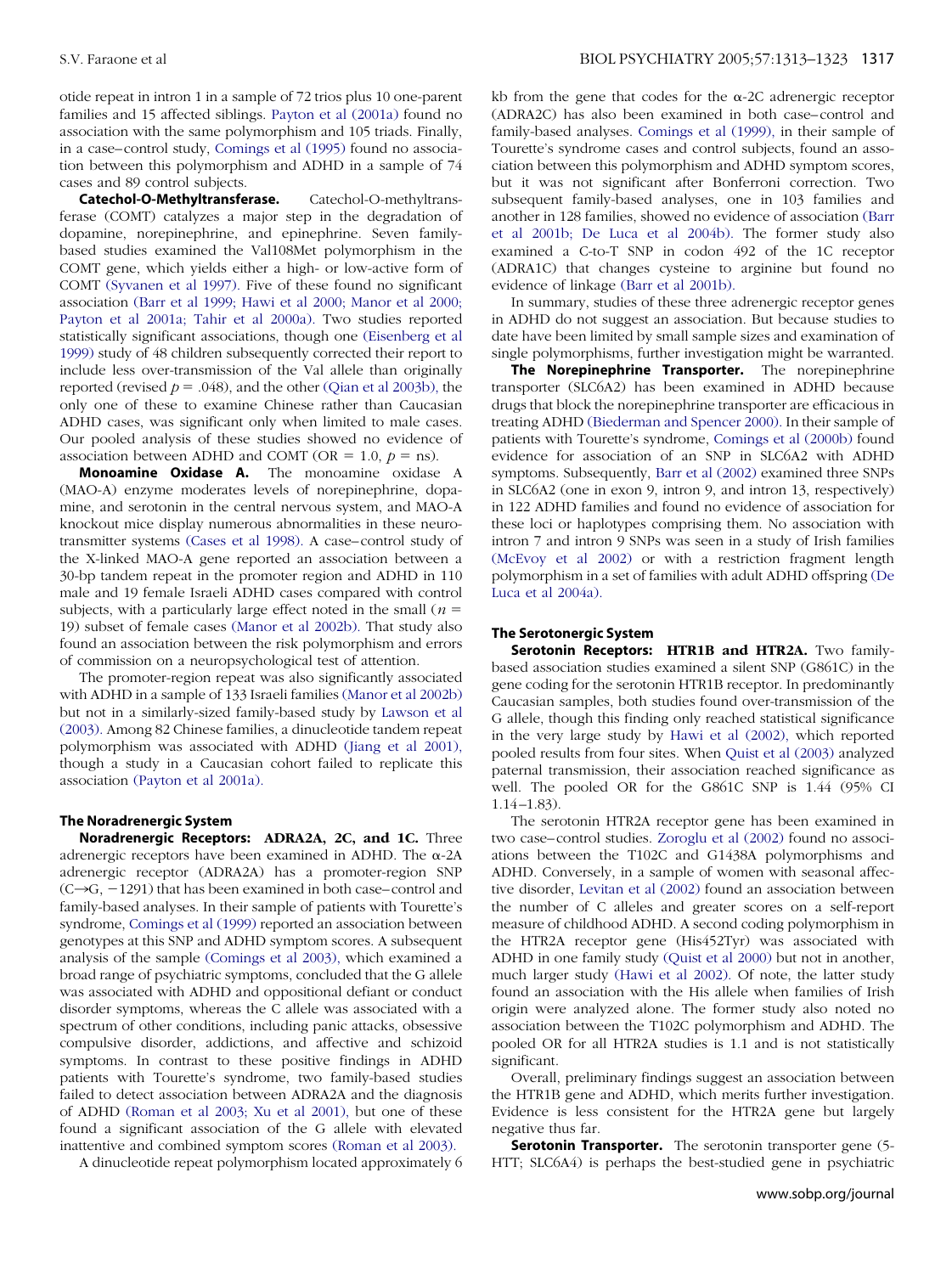genetics, with associations reported for a broad range of diagnoses and traits [\(Anguelova](#page-7-0) et al 2003a, [2003b\)](#page-7-0) Four case– control studies reported an association between a 44-bp insertion/deletion polymorphism (5-HTTLPR) in the promoter region of SLC6A4 and a diagnosis of ADHD [\(Seeger](#page-10-0) et al 2001). Among 80 children with hyperkinetic disorder with or without conduct disorder, compared with control subjects, the "long" allele was over-represented. Two subsequent studies found similar result. Retz et al [\(2002\)](#page-9-0), in contrast to other studies, examined a continuous measure of ADHD symptoms. [Zoroglu](#page-10-0) et al (2002) also examined a variable number of tandem repeats (VNTR) polymorphism (STin2) and found a significant association with ADHD. A small study of aggressive children also noted an association between the long allele of 5-HTTLPR, though not the VNTR, and ADHD [\(Beitchman](#page-7-0) et al 2003).

Similarly, two family studies reported over-transmission of the long allele of 5-HTTLPR, consistent with case– control findings, though neither reached statistical significance. In their sample of 98 trios, [Manor](#page-9-0) et al (2001) found a significant association with combined-type ADHD. Kent et al [\(2002\)](#page-8-0) examined two other polymorphisms (an SNP in the 3' untranslated region and a tandem repeat) and identified significant associations for the SNP and for a haplotype including this SNP and 5-HTTLPR. Another study, which examined behavioral measures in 87 adopted children, found no association with the 5-HTTLPR overall, but in a regression model including an interactive effect with parental alcohol abuse, did identify a significant association [\(Cadoret](#page-7-0) et al [2003\)](#page-7-0). When the 5-HTTLPR studies are combined, the pooled OR for the long allele is 1.31 (95% CI 1.09 –1.59).

**Tryptophan Hydroxylase.** Tryptophan hydroxylase (TPH) is the rate-limiting enzyme in the synthesis of serotonin, and TPH polymorphisms have been associated with aggression and impulsivity [\(Manuck](#page-9-0) et al 1999). Two family-based studies examined the TPH gene in ADHD. One study of 69 Han Chinese trios found no association with an SNP (A218C) in intron 7 [\(Tang](#page-10-0) et al [2001\)](#page-10-0). A second study examined two SNPs among more than 350 Han Chinese youth with ADHD with and without learning disability and their families (Li et al [2003\)](#page-9-0). Although neither SNP showed biased transmission individually, a haplotype composed of the 218A and 6526G alleles seemed to be under-transmitted, particularly for ADHD youth with learning disabilities. Thus, further study of TPH might be warranted.

#### **Other Candidate Genes**

**Acetylcholine Receptors: CHRNA4 and CHRNA7.** The nicotinic acetylcholine receptors are ligand-gated ion channels composed of five subunits, one of which is the  $\alpha$ -4 subunit (CHRNA4), which has been examined in several studies in ADHD. In a case– control analysis of ADHD symptom scores among cases with a primary diagnosis of Tourette's syndrome, [Comings](#page-7-0) et al (2000a) found evidence of association with an intron 1 dinucleotide repeat polymorphism of the CHRNA4 gene. Two family-based analyses of the gene provide conflicting evidence. Kent et al [\(2001\)](#page-8-0) found no significant evidence of association with a Cfo1 restriction site polymorphism in exon 5 in a study of 68 trios; however, a larger study of families ascertained from a twin sample did find association between ADHD symptoms and CHRNA4 polymorphisms. Todd et al [\(2003\)](#page-10-0) examined seven SNPs encompassing exons 2 and 5, as well as haplotypes of these markers. In addition to examining the phenotype of DSM-IV ADHD, they used latent class analysis to derive two phenotypic subtypes of ADHD symptoms: severe inattentive and severe combined. Haplotype analysis indicated association between haplotypes of markers, including exon 2 and haplotypes of exon 2 and 5 markers with DSM-IV ADHD, the DSM-IV inattentive subtype, and the latent class inattentive subtype. After correction for multiple comparisons, further analysis of the SNPs in and around exon 2 revealed significant association only for latent class inattentive ADHD with an intronic SNP (G/A) near the exon/intron boundary at the  $3'$  end of exon 2. The G allele was over-transmitted, although this finding is based on only 20 informative transmissions.

In a family-based study of 206 trios, Kent et al [\(2001\)](#page-8-0) examined the gene that codes for the  $\alpha$ -7 subunit of the nicotinic acetylcholine receptor family (CHRNA7). They did not find an association between ADHD and any of three repeat polymorphisms close to the gene.

**Glutamate Receptors.** Two family-based studies have examined the GRIN2A gene, which codes a subunit of the *N*-methyl-D-aspartate (NMDA) receptor. Glutamate and the NMDA receptor have been implicated in cognition in both animal and human studies; the GRIN2A gene is an appealing positional candidate gene as well, located under a linkage peak at 16p13, previously associated with ADHD [\(Smalley](#page-10-0) et al 2002). In a family-based analysis of 238 families, an SNP in exon 5 was significantly associated with ADHD ( $\chi^2 = 3.7$ ,  $p = .04$ ); haplotypes including additional SNPs were more weakly associated [\(Turic](#page-10-0) et al 2004). Among 183 families, however, no evidence for association was identified for this SNP ( $\chi^2$  = .11, *p* = .74) or three others [\(Adams](#page-6-0) et al [2004\)](#page-6-0).

**Synaptosomal-Associated Protein 25.** Several investigators have used the coloboma mouse model to investigate the genetics of ADHD. These mice have the coloboma mutation, a hemizygous 2-centimorgan deletion of a segment on chromosome 2q. The mutation leads to spontaneous hyperactivity, delays in achieving complex neonatal motor abilities, deficits in hippocampal physiology, which might contribute to learning deficiencies, and deficits in Ca2+-dependent dopamine release in dorsal striatum [\(Wilson](#page-10-0) 2000).

The coloboma deletion region includes the gene encoding synaptosomal-associated protein 25 (SNAP-25), a neuron-specific protein implicated in exocytotic neurotransmitter release. Hess et al [\(1992\)](#page-8-0) suggested that interference with SNAP-25 might mediate the mouse's hyperactivity. As predicted by this hypothesis, when these investigators bred a SNAP-25 transgene into coloboma mice, their hyperactivity was reduced. Moreover, other work suggested that reduced SNAP-25 expression leads to striatal dopamine and serotonin deficiencies, which might be involved in hyperactivity [\(Raber](#page-9-0) et al 1997). Treatment with amphetamine (but not methylphenidate) reverses the mouse hyperactivity [\(Wilson](#page-10-0) 2000). This latter finding is consistent with the mechanism of action of these two stimulant drugs. Both treat ADHD symptoms by blocking the dopamine transporter, but only amphetamine cases reverse transport of dopamine through the dopamine transporter, an effect that could compensate for the reduced exocytotic dopamine release that might be a consequence of the SNAP-25 mutation.

Hess et al [\(1995\)](#page-8-0) tested the idea that the human homolog of the mouse coloboma gene could be responsible for ADHD by completing linkage studies of ADHD families, using markers on human chromosome 20p11–p12, which is syntenic to the coloboma deletion region. They used five families for which segregation analysis suggested that ADHD was due to a sexinfluenced, single gene. But no significant linkage was detected between ADHD and markers on chromosome 20p11–p12.

Four family-based studies of SNAP-25 examined two biallelic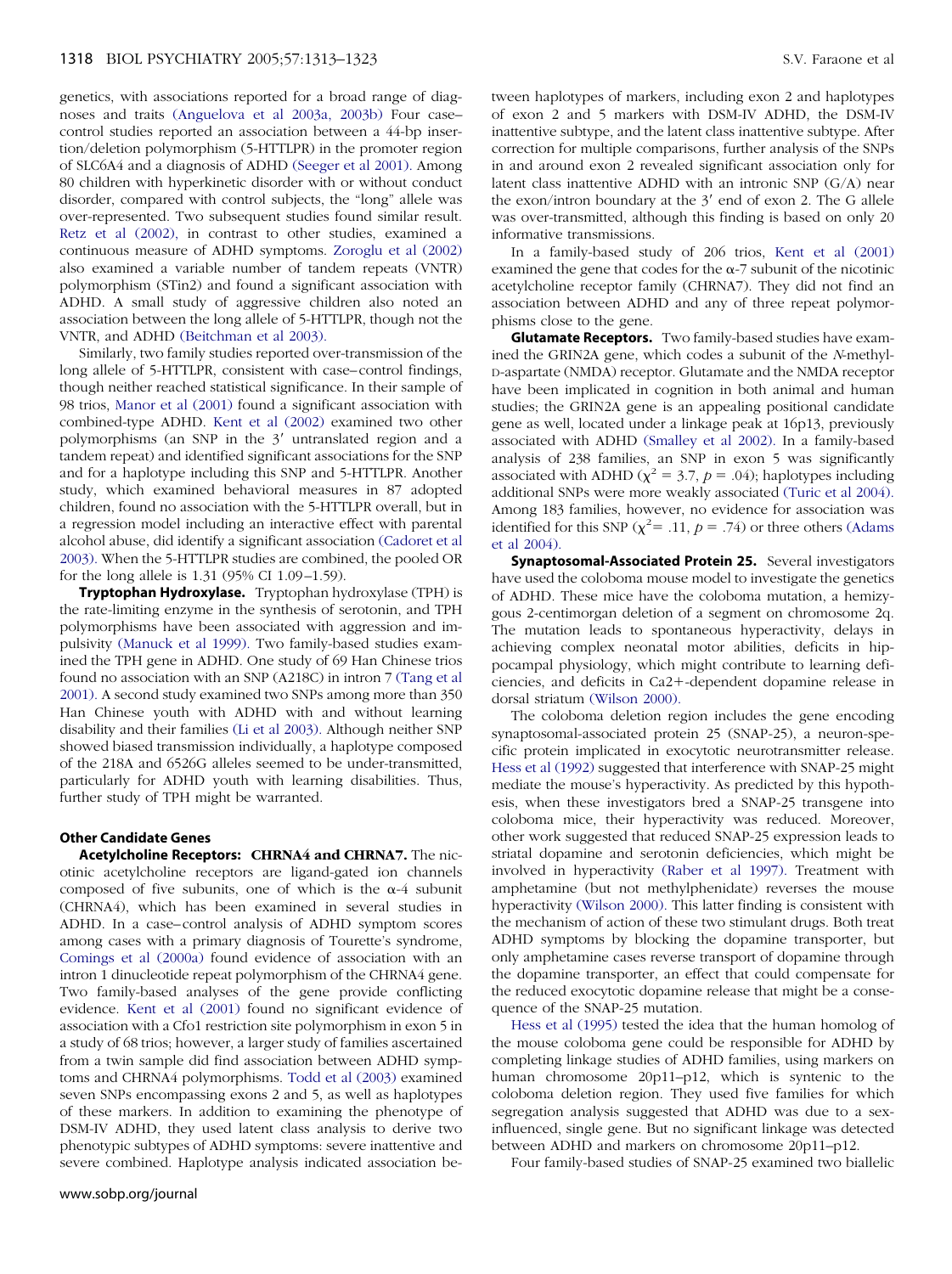| Gene                                           | <b>Study Design</b> | Pooled OR  | 95% CI        |
|------------------------------------------------|---------------------|------------|---------------|
| Dopamine D4 Receptor (exon III VNTR, 7-repeat) | Family              | 1.16       | $1.03 - 1.31$ |
| Dopamine D4 Receptor (exon III VNTR, 7-repeat) | Case-control        | 1.45       | $1.27 - 1.65$ |
| Dopamine D5 Receptor (CA repeat, 148 bp)       | Family              | $1.24^{a}$ | $1.12 - 1.38$ |
| Dopamine Transporter (VNTR, 10-repeat)         | Family              | 1.13       | $1.03 - 1.24$ |
| Dopamine β-Hydroxylase (Taql A)                | Case-control        | 1.33       | $1.11 - 1.59$ |
| SNAP-25 (T1065G)                               | Family              | 1.19       | $1.03 - 1.38$ |
| Serotonin Transporter (5-HTTLPR long)          | Case-control        | 1.31       | $1.09 - 1.59$ |
| HTR1B (G861C)                                  | Family              | 1.44       | $1.14 - 1.83$ |
|                                                |                     |            |               |

<span id="page-6-0"></span>**Table 1.** Significant Pooled Odds Ratios for Gene Variants Examined in Three or More Case–Control or Family-Based Studies*<sup>a</sup>*

OR, odds ratio; CI, confidence interval; VNTR, variable number of tandem repeats. *a* [Lowe](#page-9-0) et al 2004.

SNPs (T1069C and T1065G) separated by  $4$  bp at the  $3'$  end of the gene (Barr et al [2000a;](#page-7-0) [Brophy](#page-7-0) et al 2002; [Kustanovich](#page-8-0) et al [2003b;](#page-8-0) Mill et al [2004b\)](#page-9-0). Barr et al [\(2000a\)](#page-7-0) initially reported a modest association of a haplotype formed by these two adjacent SNPs. In the largest study of these SNPs, [Kustanovich](#page-8-0) et al [\(2003b\)](#page-8-0) did not detect an association to these SNPs but noted a slight predominance of paternal over-transmission of the haplotype implicated by Barr et al. But this finding was not supported by [Brophy](#page-7-0) et al ( 2002). Two of these studies, which seem to examine overlapping samples, investigated a microsatellite in intron 1, again with marginal evidence for an association [\(Mill](#page-9-0) et al [2002,](#page-9-0) [2004b\)](#page-9-0). In another study from the same group, eight polymorphisms were investigated (two microsatellites and six SNPs) (Mill et al [2004b\)](#page-9-0). Three individual markers (SNP -2015 A/T located in the putative promoter region, a microsatellite in intron 1, and 80609 G/A located in intron 7), were associated with ADHD. Using a sliding window approach to investigating the haplotypes, the investigators examined sets of three marker haplotypes and detected stronger evidence for association than for individual markers. Each of the SNAP-25 candidate gene studies tested the same two adjacent SNPs, and there is little agreement between them as to whether there is an association and which allele is associated. Despite these conflicting results, the pooled analyses for T1065G shows significant evidence for an association with ADHD (OR =  $1.19$ ; 95% CI 1.03-1.38).

#### **Discussion**

Although twin studies demonstrate that ADHD is a highly heritable condition, molecular genetic studies suggest that the genetic architecture of ADHD is complex. The handful of genome-wide scans that have been conducted thus far show divergent findings and are, therefore, not conclusive. In contrast, the many candidate gene studies of ADHD have produced substantial evidence implicating several genes in the etiology of the disorder. As Table 1 shows, for the eight genes for which the same variant has been studied in three or more case– control or family-based studies, seven show significant evidence of association with ADHD on the basis of the pooled OR: DRD4, DRD5, DAT, DBH, 5-HTT, HTR1B, and SNAP-25.

The ORs for these associations range from 1.18 to 1.46. These small ORs are consistent with the idea that the genetic vulnerability to ADHD is mediated by many genes of small effect. Moreover, they suggest one explanation for the frequent failure to replicate initial reports of association: many individual studies might be underpowered to find significant associations if the effects are modest [\(Ioannidis](#page-8-0) et al 2001; [Lohmueller](#page-9-0) et al 2003). Several other factors mighty contribute to inconsistent results.

For example, studies in which case– control designs are used are also vulnerable to identifying spurious associations because of population admixture, a limitation not present in family-based studies [\(Devlin](#page-7-0) et al 2001). Other studies examined different ethnic groups, in which allele frequencies might differ, or used different methods of ascertainment or phenotyping.

These small and sometimes inconsistent effects emphasize the need for future candidate gene studies to implement strategies that will provide enough statistical power to detect such small effects. Such strategies, which have already been used for some ADHD candidate genes, include meta-analyses, collaborative studies with large sample sizes, or examination of refined phenotypes that might reduce heterogeneity. Such refined phenotypes might be defined by examining disease subtypes defined by symptoms [\(Curran](#page-7-0) et al 2003), illness persistence [\(Faraone](#page-8-0) et al 2000b), or concurrent psychiatric diagnoses, such as bipolar disorder [\(Faraone](#page-8-0) et al 1997b, [2001a;](#page-8-0) [Wozniak](#page-10-0) et al [1995\)](#page-10-0) or conduct disorder [\(Faraone](#page-8-0) 2001; [Faraone](#page-8-0) et al 1991, [1997a\)](#page-8-0). The use of measurements of neuropsychiatric function or brain imaging might also aid in phenotypic refinement, as it has been applied in schizophrenia, for example [\(Egan](#page-8-0) et al 2001). Additionally, rather than examining a single polymorphism, strategies that examine groups of polymorphisms spanning haplotype blocks should provide a more complete assessment of candidate genes. Finally, ecogenetic studies of gene– gene interactions and gene– environment interactions have yielded important leads in other psychiatric diagnoses, such as major depressive disorder (see, e.g., [Caspi](#page-7-0) et al 2003), and will likely be necessary to further clarify the mechanisms by which risk genes interact with each other and with nongenetic factors to yield the behavioral phenotype of ADHD.

*This work was supported by National Institute of Health grants R01HD37694, R01HD37999, and R01MH66877 to SVF, K23MH67060 to RHP, and K08MH66072 to AED.*

*Aspects of this work were presented at the conference, "Advancing the Neuroscience of ADHD," February 28, 2004 in Boston, Massachusetts. The conference was sponsored by the Society of Biological Psychiatry through an unrestricted educational grant from McNeil Consumer & Specialty Pharmaceuticals.*

Adams J, Crosbie J, Wigg K, Ickowicz A, Pathare T, Roberts W, et al (2004): Glutamate receptor, ionotropic, N-methyl D-aspartate 2A(GRIN2A) gene as a positional candidate for attention-deficit/hyperactivity disorder in the 16p13 region. *Mol Psychiatry* 9:494 – 499.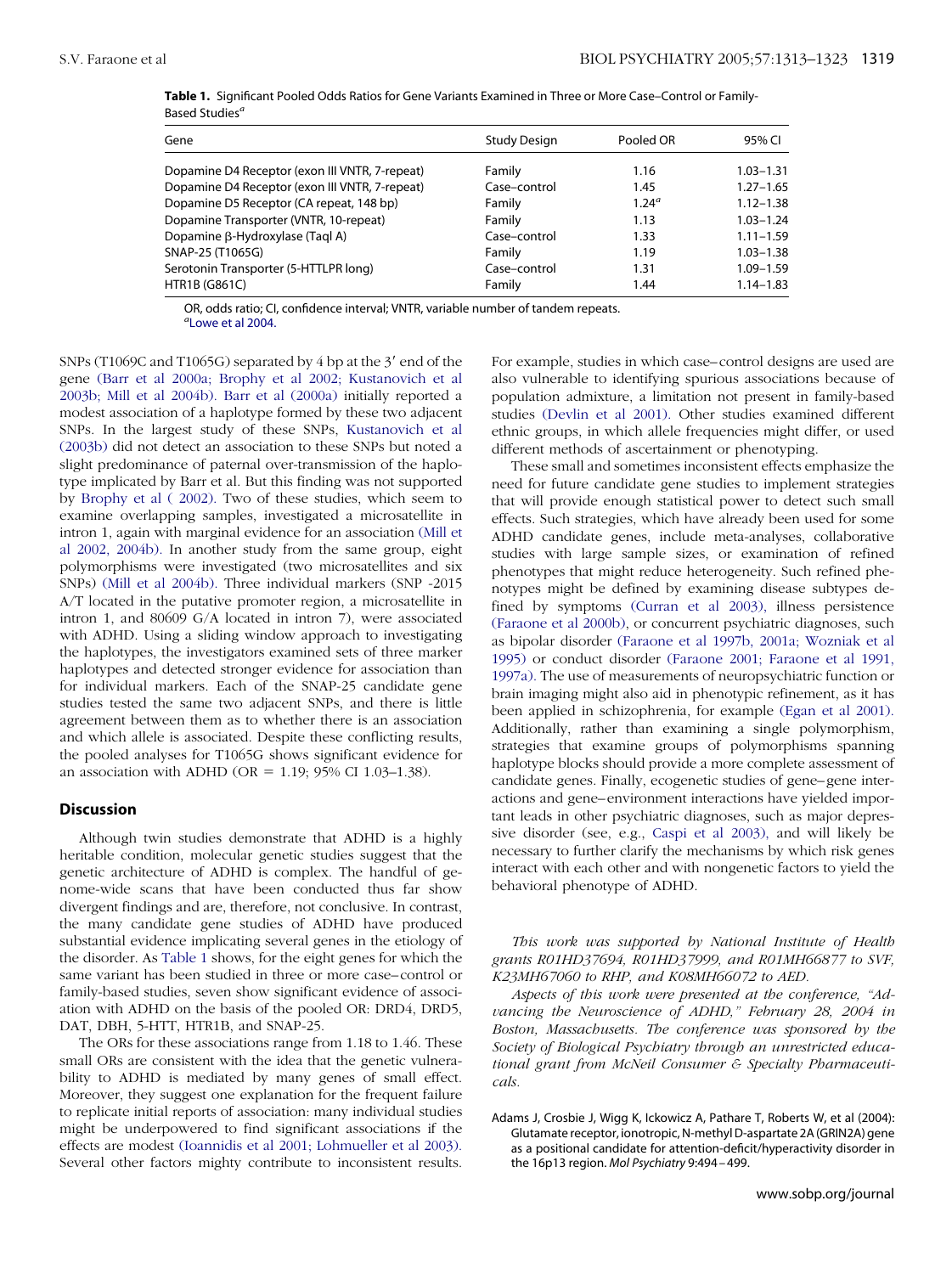<span id="page-7-0"></span>American Psychiatric Association (1987):*Diagnostic and Statistical Manual of Mental Disorder, 3rd Revised Edition*. Washington, DC: American Psychiatric Association.

Anguelova M, Benkelfat C, Turecki G (2003a): A systematic review of association studies investigating genes coding for serotonin receptors and the serotonin transporter: I. Affective disorders. *Mol Psychiatry* 8:574 –591.

- Anguelova M, Benkelfat C, Turecki G (2003b): A systematic review of association studies investigating genes coding for serotonin receptors and the serotonin transporter: II. Suicidal behavior. *Mol Psychiatry* 8:646 – 653.
- Arcos-Burgos M, Castellanos FX, Konecki D, Lopera F, Pineda D, Palacio JD, et al (2004): Pedigree disequilibrium test (PDT) replicates association and linkage between DRD4 and ADHD in multigenerational and extended pedigrees from a genetic isolate. *Mol Psychiatry* 9:252–259.
- Asghari V, Sanyal S, Buchwaldt S, Paterson A, Jovanovic V, Van Tol HH (1995): Modulation of intracellular cyclic AMP levels by different human dopamine D4 receptor variants. *J Neurochem* 65:1157–1165.
- Bakker SC, van der Meulen EM, Buitelaar JK, Sandkuijl LA, Pauls DL, Monsuur AJ, et al (2003): A whole-genome scan in 164 Dutch sib pairs with attention-deficit/hyperactivity disorder: Suggestive evidence for linkage on chromosomes 7p and 15q. *Am J Hum Genet* 72:1251–1260.
- Barr CL, Feng Y, Wigg K, Bloom S, Roberts W, Malone M, et al (2000a): Identification of DNA variants in the SNAP-25 gene and linkage study of these polymorphisms and attention-deficit hyperactivity disorder. *Mol Psychiatry* 5:405– 409.
- Barr CL, Feng Y, Wigg KG, Schachar R, Tannock R, Roberts W, et al (2001a): 5'-untranslated region of the dopamine D4 receptor gene and attentiondeficit hyperactivity disorder. *Am J Med Genet* 105:84 –90.
- Barr CL, Kroft J, Feng Y, Wigg K, Roberts W, Malone M, et al (2002): The norepinephrine transporter gene and attention-deficit hyperactivity disorder. *Am J Med Genet* 114:255–259.
- Barr CL, Wigg K, Malone M, Schachar R, Tannock R, Roberts W, et al (1999): Linkage study of catechol-O-methyltransferase and attention-deficit hyperactivity disorder. *Am J Med Genet* 88:710 –713.
- Barr CL, Wigg K, Zai G, Roberts W, Malone M, Schachar R, et al (2001b): Attention-deficit hyperactivity disorder and the adrenergic receptors alpha1C and alpha2C. *Mol Psychiatry* 6:334 –337.
- Barr CL, Wigg KG, Bloom S, Schachar R, Tannock R, Roberts W, et al (2000b): Further evidence from haplotype analysis for linkage of the dopamine D4 receptor gene and attention-deficit hyperactivity disorder. *Am J Med Genet* 96:244 –250.
- Barr CL, Wigg KG, Feng Y, Zai G, Malone M, Roberts W, et al (2000c): Attention-deficit hyperactivity disorder and the gene for the dopamine D5 receptor. *Mol Psychiatry* 5:548 –551.
- Barr CL, Wigg KG, Wu J, Zai C, Bloom S, Tannock R, et al (2000d): Linkage study of two polymorphisms at the dopamine D3 receptor gene and attention-deficit hyperactivity disorder. *Am J Med Genet* 96:114 –117.
- Barr CL, Xu C, Kroft J, Feng Y, Wigg KG, Zai G, et al (2001c): Haplotype study of four polymorphisms at the dopamine transporter locus confirm linkage to attention deficit hyperactivity disorder. *Biol Psychiatry* 49:333–339.
- Beitchman JH, Davidge KM, Kennedy JL, Atkinson L, Lee V, Shapiro S, et al (2003): The serotonin transporter gene in aggressive children with and without ADHD and nonaggressive matched controls. *Ann N Y Acad Sci* 1008:248 –251.
- Bezard E, Gross CE, Fournier MC, Dovero S, Bloch B, Jaber M (1999): Absence of MPTP-induced neuronal death in mice lacking the dopamine transporter. *Exp Neurol* 155:268 –273.
- Biederman J, Faraone SV, Keenan K, Benjamin J, Krifcher B, Moore C, et al (1992): Further evidence for family-genetic risk factors in attention deficit hyperactivity disorder. Patterns of comorbidity in probands and relatives in psychiatrically and pediatrically referred samples. *Arch Gen Psychiatry* 49:728 –738.
- Biederman J, Faraone SV, Keenan K, Knee D, Tsuang MT (1990): Familygenetic and psychosocial risk factors in DSM-III attention deficit disorder. *J Am Acad Child Adolesc Psychiatry* 29:526 –533.
- Biederman J, Spencer T (2000): Non-stimulant treatments for ADHD. *Eur Child Adolesc Psychiatry* 9:I51–I59.
- Brophy K, Hawi Z, Kirley A, Fitzgerald M, Gill M (2002): Synaptosomal-associated protein 25 (SNAP-25) and attention deficit hyperactivity disorder (ADHD): Evidence of linkage and association in the Irish population. *Mol Psychiatry* 7:913–917.
- Cadoret RJ, Langbehn D, Caspers K, Troughton EP, Yucuis R, Sandhu HK, et al (2003): Associations of the serotonin transporter promoter polymor-

phism with aggressivity, attention deficit, and conduct disorder in an adoptee population. *Compr Psychiatry* 44:88 –101.

- Cantwell DP (1975): Genetics of hyperactivity. *J Child Psychol Psychiatry* 16: 261–264.
- Cases O, Lebrand C, Giros B, Vitalis T, De Maeyer E, Caron MG, et al (1998): Plasma membrane transporters of serotonin, dopamine, and norepinephrine mediate serotonin accumulation in atypical locations in the developing brain of monoamine oxidase A knock– outs. *J Neurosci* 18: 6914 – 6927.
- Caspi A, Sugden K, Moffitt TE, Taylor A, Craig IW, Harrington H, et al (2003): Influence of life stress on depression: Moderation by a polymorphism in the 5-HTT gene. *Science* 301:386 –389.
- Chen CK, Chen SL, Mill J, Huang YS, Lin SK, Curran S, et al (2003): The dopamine transporter gene is associated with attention deficit hyperactivity disorder in a Taiwanese sample. *Mol Psychiatry* 8:393–396.
- Comings D, Gade R, Muhleman D, Sverd J (1995): No association of a tyrosine hydroxylase gene tetranucleotide repeat polymorphism in autism, Tourette syndrome, or ADHD. *Biol Psychiatry* 37:484 – 486.
- Comings D, Gade-Andavolu R, Gonzalez N, Blake H, MacMurray J (1999): Additive effect of three naradenergic genes (ADRA2A, ADRA2C, DBH) on attention-deficit hyperactivity disorder and learning disabilities in Tourette syndrome subjects. *Clin Genet* 55:160 –172.
- Comings DE, Comings BG, Muhleman D, Dietz G, Shahbahrami B, Tast D, et al (1991): The dopamine D2 receptor locus as a modifying gene in neuropsychiatric disorders. *JAMA* 266:1793–1800.
- Comings DE, Gade-Andavolu R, Gonzalez N,Wu S, Muhleman D, Blake H, et al (2000a): Multivariate analysis of associations of 42 genes in ADHD, ODD and conduct disorder. *Clin Genet* 58:31– 40.
- Comings DE, Gade-Andavolu R, Gonzalez N, Wu S, Muhleman D, Blake H, et al (2000b): Comparison of the role of dopamine, serotonin, and noradrenaline genes in ADHD, ODD and conduct disorder: Multivariate regression analysis of 20 genes. *Clin Genet* 57:178 –196.
- Comings DE, Gonzalez NS, Cheng Li SC, MacMurray J (2003): A "line item" approach to the identification of genes involved in polygenic behavioral disorders: The adrenergic alpha2A (ADRA2A) gene. *Am J Med Genet* 118B:110 –114.
- Comings DE, Muhleman D, Gysin R (1996a): Dopamine D2 receptors (DRD2) gene and susceptibility to posttraumatic stress disorder: A study and replication. *Biol Psychiatry* 40:368 –372.
- Comings DE, Wu H, Chiu C, Ring RH, Gade R, Ahn C, et al (1996b): Polygenic inheritance of Tourette syndrome, stuttering, attention deficit hyperactivity, conduct and oppositional defiant disorder: The additive and subtractive effect of the three dopaminergic genes—DRD2,  $D\beta H$  and DAT1. *Am J Med Genet* 67:264 –288.
- Cook EH, Stein MA, Krasowski MD, Cox NJ, Olkon DM, Kieffer JE, et al (1995): Association of attention deficit disorder and the dopamine transporter gene. *Am J Hum Genet* 56:993–998.
- Coolidge FL, Thede LL, Young SE (2000): Heritability and the comorbidity of attention deficit hyperactivity disorder with behavioral disorders and executive function deficits: a preliminary investigation. *Dev Neuropsychol* 17:273–287.
- Cubells JF, van Kammen DP, Kelley ME, Anderson GM, O'Connor DT, Price LH, et al (1998): Dopamine beta-hydroxylase: Two polymorphisms in linkage disequilibrium at the structural gene DBH associate with biochemical phenotypic variation. *Hum Genet* 102:533–540.
- Curran S, Mill J, Tahir E, Kent L, Richards S, Gould A, et al (2001): Association study of a dopamine transporter polymorphism and attention deficit hyperactivity disorder in UK and Turkish samples. *Mol Psychiatry* 6:425– 428.
- Curran S, Rijsdijk F, Martin N, Marusic K, Asherson P, Taylor E, et al (2003): CHIP: Defining a dimension of the vulnerability to attention deficit hyperactivity disorder (ADHD) using sibling and individual data of children in a community-based sample. *Am J Med Genet* 119B:86 –97.
- Daly G, Hawi Z, Fitzgerald M, Gill M (1999): Mapping susceptibility loci in attention deficit hyperactivity disorder: Preferential transmission of parental alleles at DAT1, DBH and DRD5 to affected children. *Mol Psychiatry* 4:192–196.
- De Luca V, Muglia P, Vincent J, Lanktree M, Jain U, Kennedy JL (2004a): Adrenergic alpha 2C receptor genomic organization: Association study in adult ADHD. *Am J Med Genet* 127B:65– 67.
- Devlin B, Roeder K, Bacanu SA (2001): Unbiased methods for populationbased association studies. *Genet Epidemiol* 21:273–284.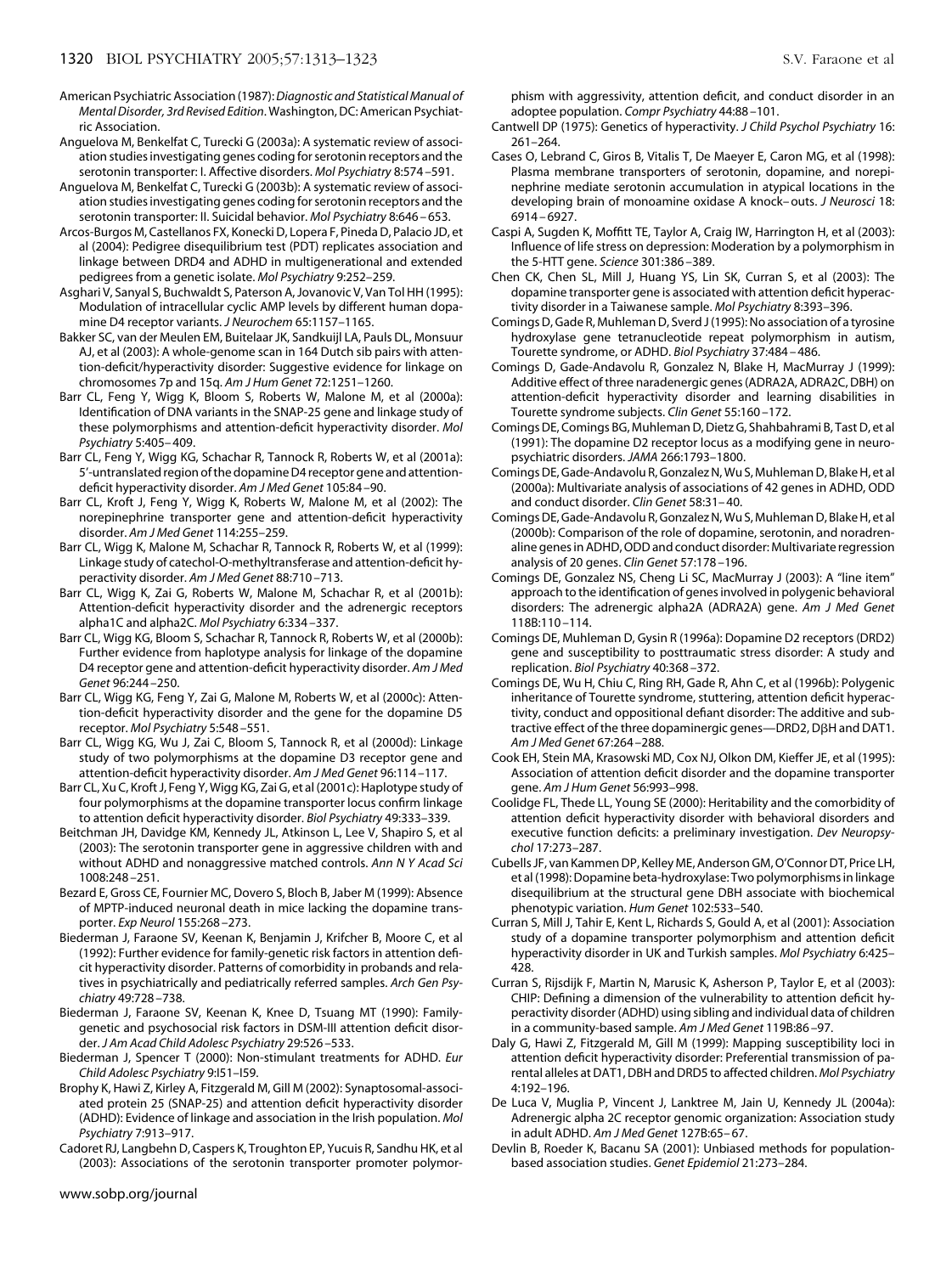- <span id="page-8-0"></span>Dougherty DD, Bonab AA, Spencer TJ, Rauch SL, Madras BK, Fischman AJ (1999): Dopamine transporter density is elevated in patients with ADHD. *Lancet* 354:2132–2133.
- Edelbrock C, Rende RD, Plomin R, Thompson LA (1992): A twin study of behavior problems in early adolescence. In: Wilson J, Erwin G, DeFries DF, eds. Behavior Genetics Association, 22nd Annual Meeting, July 2-5, 1992, Clarion Harvest House Hotel, Boulder, Colorado.
- Egan MF, Goldberg TE, Kolachana BS, Callicott JH, Mazzanti CM, Straub RE, et al (2001): Effect of COMT Val108/158 Met genotype on frontal lobe function and risk for schizophrenia. *Proc Natl Acad SciUSA* 98:6917– 6922.
- Eisenberg J, Mei-Tal G, Steinberg A, Tartakovsky E, Zohar A, Gritsenko I, et al (1999): Haplotype relative risk study of catechol-O-methyltransferase (COMT) and attention deficit hyperactivity disorder (ADHD): Association of the high-enzyme activity Val allele with ADHD impulsive-hyperactive phenotype. *Am J Med Genet* 88:497–502.
- Faraone S, Biederman J, Chen WJ, Krifcher B, Keenan K, Moore C, et al (1992): Segregation analysis of attention deficit hyperactivity disorder: Evidence for single gene transmission. *Psychiatr Genet* 2:257–275.
- Faraone S, Biederman J, Garcia Jetton J, Tsuang M (1997a): Attention deficit disorder and conduct disorder: Longitudinal evidence for a familial subtype. *Psychol Med* 27:291–300.
- Faraone SV (2001): Report from the second international meeting of the Attention Deficit Hyperactivity Disorder Molecular Genetics Network. *Am J Med Genet* 105:255–258.
- Faraone SV, Biederman J (1998): Neurobiology of attention-deficit hyperactivity disorder. *Biol Psychiatry* 44:951–958.
- Faraone SV, Biederman J (2000): Nature, nurture, and attention deficit hyperactivity disorder. *Dev Rev* 20:568 –581.
- Faraone SV, Biederman J, Keenan K, Tsuang MT (1991): Separation of DSM-III attention deficit disorder and conduct disorder: Evidence from a familygenetic study of American child psychiatric patients. *Psychol Med* 21: 109 –121.
- Faraone SV, Biederman J, Mennin D, Wozniak J, Spencer T (1997b): Attention-deficit hyperactivity disorder with bipolar disorder: A familial subtype? *J Am Acad Child Adolesc Psychiatry* 36:1378 –1387; discussion 1387–1390.
- Faraone SV, Biederman J, Mick E, Williamson S, Wilens T, Spencer T, et al (2000a): Family study of girls with attention deficit hyperactivity disorder. *Am J Psychiatry* 157:1077–1083.
- Faraone SV, Biederman J, Monuteaux MC (2001a): Attention deficit hyperactivity disorder with bipolar disorder in girls: Further evidence for a familial subtype? *J Affect Disord* 64:19 –26.
- Faraone SV, Biederman J, Spencer T, Wilens T, Seidman LJ, Mick E, et al (2000b): Attention deficit hyperactivity disorder in adults: An overview. *Biol Psychiatry* 48:9 –20.
- Faraone SV, Doyle AE, Mick E, Biederman J (2001b): Meta-analysis of the association between the 7-repeat allele of the dopamine d(4) receptor gene and attention deficit hyperactivity disorder. *Am J Psychiatry* 158: 1052–1057.
- Faraone SV, Sergeant J, Gillberg C, Biederman J (2003): The worldwide prevalence of ADHD: Is it an American condition? *World Psychiatry* 2:104 –113.
- Fisher SE, Francks C, McCracken JT, McGough JJ, Marlow AJ, MacPhie IL, et al (2002): A genomewide scan for loci involved in attention-deficit/hyperactivity disorder. *Am J Hum Genet* 70:1183–1196.
- Gainetdinov RR, Fumagalli F, Jones SR, Caron MG (1997): Dopamine transporter is required for in vivo MPTP neurotoxicity: Evidence from mice lacking the transporter. *J Neurochem* 69:1322–1325.
- Gainetdinov RR, Jones SR, Caron MG (1999a): Functional hyperdopaminergia in dopamine transporter knock-out mice. *Biol Psychiatry* 46:303–311.
- Gainetdinov RR, Jones SR, Fumagalli F, Wightman RM, Caron MG (1998): Re-evaluation of the role of the dopamine transporter in dopamine system homeostasis. *Brain Res Brain Res Rev* 26:148 –153.
- Gainetdinov RR, Wetsel WC, Jones SR, Levin ED, Jaber M, Caron MG (1999b): Role of serotonin in the paradoxical calming effect of psychostimulants on hyperactivity. *Science* 283:397– 402.
- Gillis JJ, Gilger JW, Pennington BF, DeFries JC (1992): Attention deficit disorder in reading-disabled twins: Evidence for a genetic etiology. *J Abnorm Child Psychol* 20:303–315.
- Giros B, Jaber M, Jones SR, Wightman RM, Caron MG (1996): Hyperlocomotion and indifference to cocaine and amphetamine in mice lacking the dopamine transporter. *Nature* 379:606 – 612.
- Gjone H, Stevenson J, Sundet J (1996): Genetic influence on parent-reported attention-related problems in a norwegian general population twin sample. *J Am Acad Child Adolesc Psychiatry* 35:588 –598.
- Goodman R, Stevenson J (1989): A twin study of hyperactivity: I. An examination of hyperactivity scores and categories derived from Rutter teacher and parent questionnaires. *J Child Psychol Psychiatry* 30:671– 689.
- Grady DL, Chi HC, Ding YC, Smith M, Wang E, Schuck S, et al (2003): High prevalence of rare dopamine receptor D4 alleles in children diagnosed with attention-deficit hyperactivity disorder. *Mol Psychiatry* 8:536 –545.
- Hawi Z, Dring M, Kirley A, Foley D, Kent L, Craddock N, et al (2002): Serotonergic system and attention deficit hyperactivity disorder (ADHD): A potential susceptibility locus at the 5-HT(1B) receptor gene in 273 nuclear families from a multi-centre sample. *Mol Psychiatry* 7:718 –725.
- Hawi Z, Lowe N, Kirley A, Gruenhage F, Nothen M, Greenwood T, et al (2003): Linkage disequilibrium mapping at DAT1, DRD5 and DBH narrows the search for ADHD susceptibility alleles at these loci. *Mol Psychiatry* 8:299 – 308.
- Hawi Z, Millar N, Daly G, Fitzgerald M, Gill M (2000): No association between catechol-O-methyltransferase (COMT) gene polymorphism and ADHD in an Irish sample. *Am J Med Genet* 96:241–243.
- Hess EJ, Jinnah HA, Kozak CA, Wilson MC (1992): Spontaneous locomotor hyperactivity in a mouse mutant with a deletion including the Snap gene on chromosome 2. *J Neurosci* 12:2865–2874.
- Hess EJ, Rogan PK, Domoto M, Tinker DE, Ladda RL, Ramer JC (1995): Absence of linkage of apparently single gene mediated ADHD with the human syntenic region of the mouse mutant Coloboma. *Am J Med Genet* 60:573–579.
- Holmes J, Payton A, Barrett J, Harrington R, McGuffin P, Owen M, et al (2002): Association of DRD4 in children with ADHD and comorbid conduct problems. *Am J Med Genet* 114:150 –153.
- Huang YS, Lin SK, Wu YY, Chao CC, Chen CK (2003): A family-based association study of attention-deficit hyperactivity disorder and dopamine D2 receptor TaqI A alleles. *Chang Gung Med J* 26:897–903.
- Hudziak JJ, Rudiger LP, Neale MC, Heath AC, Todd RD (2000): A twin study of inattentive, aggressive, and anxious/depressed behaviors. *J Am Acad Child Adolesc Psychiatry* 39:469 – 476.
- Ioannidis JP, Ntzani EE, Trikalinos TA, Contopoulos-Ioannidis DG (2001): Replication validity of genetic association studies. *Nat Genet* 29:306 – 309.
- Jaber M, Dumartin B, Sagne C, Haycock JW, Roubert C, Giros B, et al (1999): Differential regulation of tyrosine hydroxylase in the basal ganglia of mice lacking the dopamine transporter. *Eur J Neurosci* 11:3499 –3511.
- Jiang S, Xin R, Lin S, Qian Y, Tang G, Wang D, et al (2001): Linkage studies between attention-deficit hyperactivity disorder and the monoamine oxidase genes. *Am J Med Genet* 105:783–788.
- Jones SR, Gainetdinov RR, Hu XT, Cooper DC, Wightman RM, White FJ, et al (1999): Loss of autoreceptor functions in mice lacking the dopamine transporter. *Natl Neurosci* 2:649 – 655.
- Kent L, Doerry U, Hardy E, Parmar R, Gingell K, Hawi Z, et al (2002): Evidence that variation at the serotonin transporter gene influences susceptibility to attention deficit hyperactivity disorder (ADHD): Analysis and pooled analysis. *Mol Psychiatry* 7:908 –912.
- Kent L, Middle F, Hawi Z, Fitzgerald M, Gill M, Feehan C, et al (2001): Nicotinic acetylcholine receptor alpha4 subunit gene polymorphism and attention deficit hyperactivity disorder. *Psychiatr Genet* 11:37– 40.
- Kirley A, Hawi Z, Daly G, McCarron M, Mullins C, Millar N, et al (2002): Dopaminergic system genes in ADHD: Toward a biological hypothesis. *Neuropsychopharmacology* 27:607– 619.
- Krause K, Dresel SH, Krause J, Kung HF, Tatsch K (2000): Increased striatal dopamine transporter in adult patients with attention deficit hyperactivity disorder: Effects of methylphenidate as measured by single photon emission computed tomography. *Neurosci Lett* 285:107–110.
- Kustanovich V, Ishii J, Crawford L, Yang M, McGough JJ, McCracken JT, et al (2003a): Transmission disequilibrium testing of dopamine-related candidate gene polymorphisms in ADHD: Confirmation of association of ADHD with DRD4 and DRD5. *Mol Psychiatry* 9:711–717.
- Kustanovich V, Merriman B, McGough J, McCracken JT, Smalley SL, Nelson SF (2003b): Biased paternal transmission of SNAP-25 risk alleles in attention-deficit hyperactivity disorder. *Mol Psychiatry* 8:309 –315.
- Lanau F, Zenner M, Civelli O, Hartman D (1997): Epinephrine and norepinephrine act as potent agonists at the recombinant human dopamine D4 receptor. *J Neurochem* 68:804 – 812.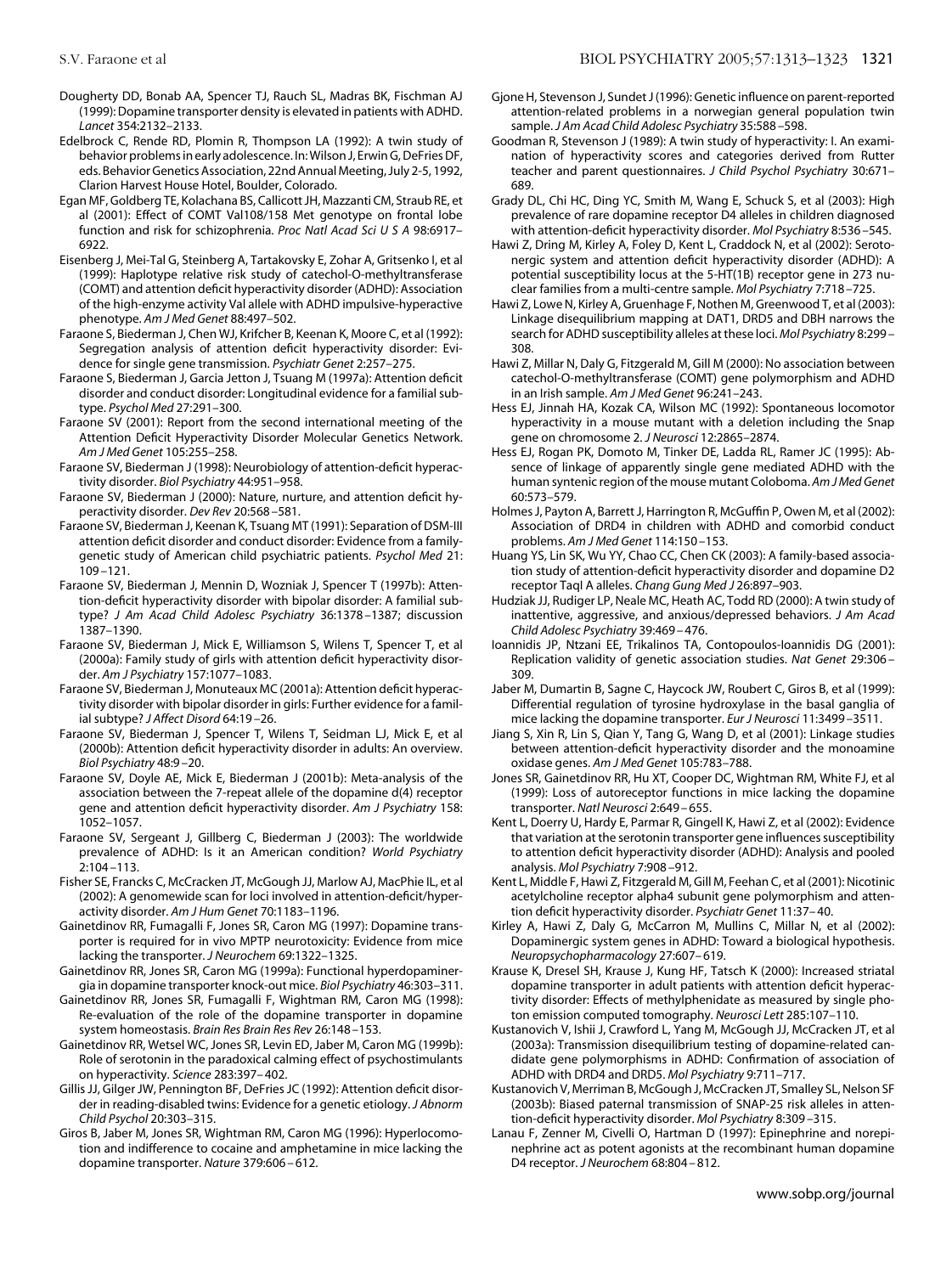- <span id="page-9-0"></span>Lawson DC, Turic D, Langley K, Pay HM, Govan CF, Norton N, et al (2003): Association analysis of monoamine oxidase A and attention deficit hyperactivity disorder. *Am J Med Genet* 116B:84 – 89.
- Levitan R, Masellis M, Basile V, Lam R, Jain U, Kaplan A, et al (2002): Polymorphism of the serotonin-2A receptor gene (HTR2A) associated with childhood attention deficit hyperactivity disorder (ADHD) in adult women with seasonal affective disorder. *J Affect Disord* 71:229 –233.
- Levitan RD, Masellis M, Lam RW, Muglia P, Basile VS, Jain U, et al (2004): Childhood inattention and dysphoria and adult obesity associated with the dopamine D4 receptor gene in overeating women with seasonal affective disorder. *Neuropsychopharmacology* 29:179 –186.
- Levy F, Hay D, McStephen M, Wood C, Waldman I (1997): Attention-deficit hyperactivity disorder: A category or a continuum? Genetic analysis of a large-scale twin study. *J Am Acad Child Adolesc Psychiatry* 36:737–744.
- Li J, Wang YF, Zhou RL, Yang L, Zhang HB, Wang B (2003): [Association between tryptophan hydroxylase gene polymorphisms and attention deficit hyperactivity disorder with or without learning disorder]. *Zhonghua Yi Xue Za Zhi* 83:2114 –2118.
- Lohmueller KE, Pearce CL, Pike M, Lander ES, Hirschhorn JN (2003): Metaanalysis of genetic association studies supports a contribution of common variants to susceptibility to common disease. *Nat Genet* 33:177– 182.
- Lowe N, Kirley A, Hawi Z, Sham P, Wickham H, Kratochvil CJ, et al (2004): Joint analysis Of DRD5 marker concludes association with ADHD confined to the predominantly inattentive and combined subtypes. *Am J Hum Genet* 74:348 –356.
- Maher BS, Marazita ML, Ferrell RE, Vanyukov MM (2002): Dopamine system genes and attention deficit hyperactivity disorder: A meta-analysis. *Psychiatr Genet* 12:207–215.
- Manor I, Corbex M, Eisenberg J, Gritsenkso I, Bachner-Melman R, Tyano S, et al (2004): Association of the dopamine D5 receptor with attention deficit hyperactivity disorder (ADHD) and scores on a continuous performance test (TOVA). *Am J Med Genet* 127B:73–77.
- Manor I, Eisenberg J, Tyano S, Sever Y, Cohen H, Ebstein RP, et al (2001): Family-based association study of the serotonin transporter promoter region polymorphism (5-HTTLPR) in attention deficit hyperactivity disorder. *Am J Med Genet* 105:91–95.
- Manor I, Kotler M, Sever Y, Eisenberg J, Cohen H, Ebstein RP, et al (2000): Failure to replicate an association between the catechol-O-methyltransferase polymorphism and attention deficit hyperactivity disorder in a second, independently recruited Israeli cohort. *Am J Med Genet* 96:858 – 860.
- Manor I, Tyano S, Eisenberg J, Bachner-Melman R, Kotler M, Ebstein RP (2002a): The short DRD4 repeats confer risk to attention deficit hyperactivity disorder in a family-based design and impair performance on a continuous performance test (TOVA). *Mol Psychiatry* 7:790 –794.
- Manor I, Tyano S, Mel E, Eisenberg J, Bachner-Melman R, Kotler M, et al (2002b): Family-based and association studies of monoamine oxidase A and attention deficit hyperactivity disorder (ADHD): Preferential transmission of the long promoter-region repeat and its association with impaired performance on a continuous performance test (TOVA). *Mol Psychiatry* 7:626 – 632.
- Manuck SB, Flory JD, Ferrell RE, Dent KM, Mann JJ, Muldoon MF (1999): Aggression and anger-related traits associated with a polymorphism of the tryptophan hydroxylase gene. *Biol Psychiatry* 45:603– 614.
- Martin N, Scourfield J, McGuffin P (2002): Observer effects and heritability of childhood attention-deficit hyperactivity disorder symptoms. *Br J Psychiatry* 180:260 –265.
- Matheny AP, Jr., Brown AM (1971): Activity, motor coordination and attention: individual differences in twins. *Percept Mot Skills* 32:151–158.
- McCracken JT, Smalley SL, McGough JJ, Crawford L, Del'Homme M, Cantor RM, et al (2000): Evidence for linkage of a tandem duplication polymorphism upstream of the dopamine D4 receptor gene (DRD4) with attention deficit hyperactivity disorder (ADHD). *Mol Psychiatry* 5:531–536.
- McEvoy B, Hawi Z, Fitzgerald M, Gill M (2002): No evidence of linkage or association between the norepinephrine transporter (NET) gene polymorphisms and ADHD in the Irish population. *Am J Med Genet* 114:665– 666.
- Mill J, Curran S, Kent L, Gould A, Huckett L, Richards S, et al (2002): Association study of a SNAP-25 microsatellite and attention deficit hyperactivity disorder. *Am J Med Genet* 114:269 –271.
- Mill J, Curran S, Kent L, Richards S, Gould A, Virdee V, et al (2001): Attention deficit hyperactivity disorder (ADHD) and the dopamine D4 receptor

gene: Evidence of association but no linkage in a UK sample. *Mol Psychiatry* 6:440 – 444.

- Mill J, Curran S, Richards S, Taylor E, Asherson P (2004a): Polymorphisms in the dopamine D5 receptor (DRD5) gene and ADHD. *Am J Med Genet* 125B:38 – 42.
- Mill J, Richards S, Knight J, Curran S, Taylor E, Asherson P (2004b): Haplotype analysis of SNAP-25 suggests a role in the aetiology of ADHD. *Mol Psychiatry* 9:801– 810.
- Morrison JR, Stewart MA (1971): A family study of the hyperactive child syndrome. *Biol Psychiatry* 3:189 –195.
- Morrison JR, Stewart MA (1973): The psychiatric status of the legal families of adopted hyperactive children. *Arch Gen Psychiatry* 28:888 – 891.
- Muglia P, Jain U, Inkster B, Kennedy JL (2002a): A quantitative trait locus analysis of the dopamine transporter gene in adults with ADHD. *Neuropsychopharmacology* 27:655– 662.
- Muglia P, Jain U, Kennedy JL (2002b): A transmission disequilibrium test of the Ser9/Gly dopamine D3 receptor gene polymorphism in adult attention-deficit hyperactivity disorder. *Behav Brain Res* 130:91–95.
- Nadder TS, Silberg JL, Eaves LJ, Maes HH, Meyer JM ( 1998): Genetic effects on ADHD symptomatology in 7- to 13-year-old twins: results from a telephone survey. *Behav Genet* 28:83–99.
- Payton A, Holmes J, Barrett JH, Hever T, Fitzpatrick H, Trumper AL, et al (2001a): Examining for association between candidate gene polymorphisms in the dopamine pathway and attention-deficit hyperactivity disorder: A family-based study. *Am J Med Genet* 105:464 – 470.
- Payton A, Holmes J, Barrett JH, Sham P, Harrington R, McGuffin P, et al (2001b): Susceptibility genes for a trait measure of attention deficit hyperactivity disorder: A pilot study in a non-clinical sample of twins. *Psychiatry Res* 105:273–278.
- Qian Q, Wang Y, Li J, Yang L, Wang B, Zhou R (2003a): [Association studies of dopamine D4 receptor gene and dopamine transporter gene polymorphisms in Han Chinese patients with attention deficit hyperactivity disorder]. *Beijing Da Xue Xue Bao* 35:412– 418.
- Qian Q, Wang Y, Zhou R, Li G, Wang B, Glatt S, et al (2003b): Family-based and case-control association studies of catechol-O-methyltransferase in attention deficit hyperactivity disorder suggest genetic sexual dimorphism. *Am J Med Genet* 118B:103–109.
- Quist JF, Barr CL, Schachar R, Roberts W, Malone M, Tannock R, et al (2000): Evidence for the serotonin HTR2A receptor gene as a susceptibility factor in attention deficit hyperactivity disorder (ADHD). *Mol Psychiatry* 5:537–541.
- Quist JF, Barr CL, Schachar R, Roberts W, Malone M, Tannock R, et al (2003): The serotonin 5-HT1B receptor gene and attention deficit hyperactivity disorder. *Mol Psychiatry* 8:98 –102.
- Raber J, Mehta PP, Kreifeldt M, Parsons LH, Weiss F, Bloom FE, et al (1997): Coloboma hyperactive mutant mice exhibit regional and transmitterspecific deficits in neurotransmission. *J Neurochem* 68:176 –186.
- Retz W, Rosler M, Supprian T, Retz-Junginger P, Thome J (2003): Dopamine D3 receptor gene polymorphism and violent behavior: Relation to impulsiveness and ADHD-related psychopathology. *J Neural Transm* 110: 561–572.
- Retz W, Thome J, Blocher D, Baader M, Rosler M (2002): Association of attention deficit hyperactivity disorder-related psychopathology and personality traits with the serotonin transporter promoter region polymorphism. *Neurosci Lett* 319:133–136.
- Rietveld MJ, Hudziak JJ, Bartels M, van Beijsterveldt CE, Boomsma DI (2003): Heritability of attention problems in children: I. cross-sectional results from a study of twins, age 3-12 years. *Am J Med Genet B Neuropsychiatr Genet* 117:102–113.
- Roman T, Schmitz M, Polanczyk G, Eizirik M, Rohde LA, Hutz MH (2001): Attention-deficit hyperactivity disorder: A study of association with both the dopamine transporter gene and the dopamine D4 receptor gene. *Am J Med Genet* 105:471– 478.
- Roman T, Schmitz M, Polanczyk GV, Eizirik M, Rohde LA, Hutz MH (2002): Further evidence for the association between attention-deficit/hyperactivity disorder and the dopamine-beta-hydroxylase gene. *Am J Med Genet* 114:154 –158.
- Roman T, Schmitz M, Polanczyk GV, Eizirik M, Rohde LA, Hutz MH (2003): Is the alpha-2A adrenergic receptor gene (ADRA2A) associated with attention-deficit/hyperactivity disorder? *Am J Med Genet* 120B:116 –120.
- Rowe DC, den Oord EJ, Stever C, Giedinghagen LN, Gard JM, Cleveland HH, et al (1999): The DRD2 TaqI polymorphism and symptoms of attention deficit hyperactivity disorder. *Mol Psychiatry* 4:580 –586.